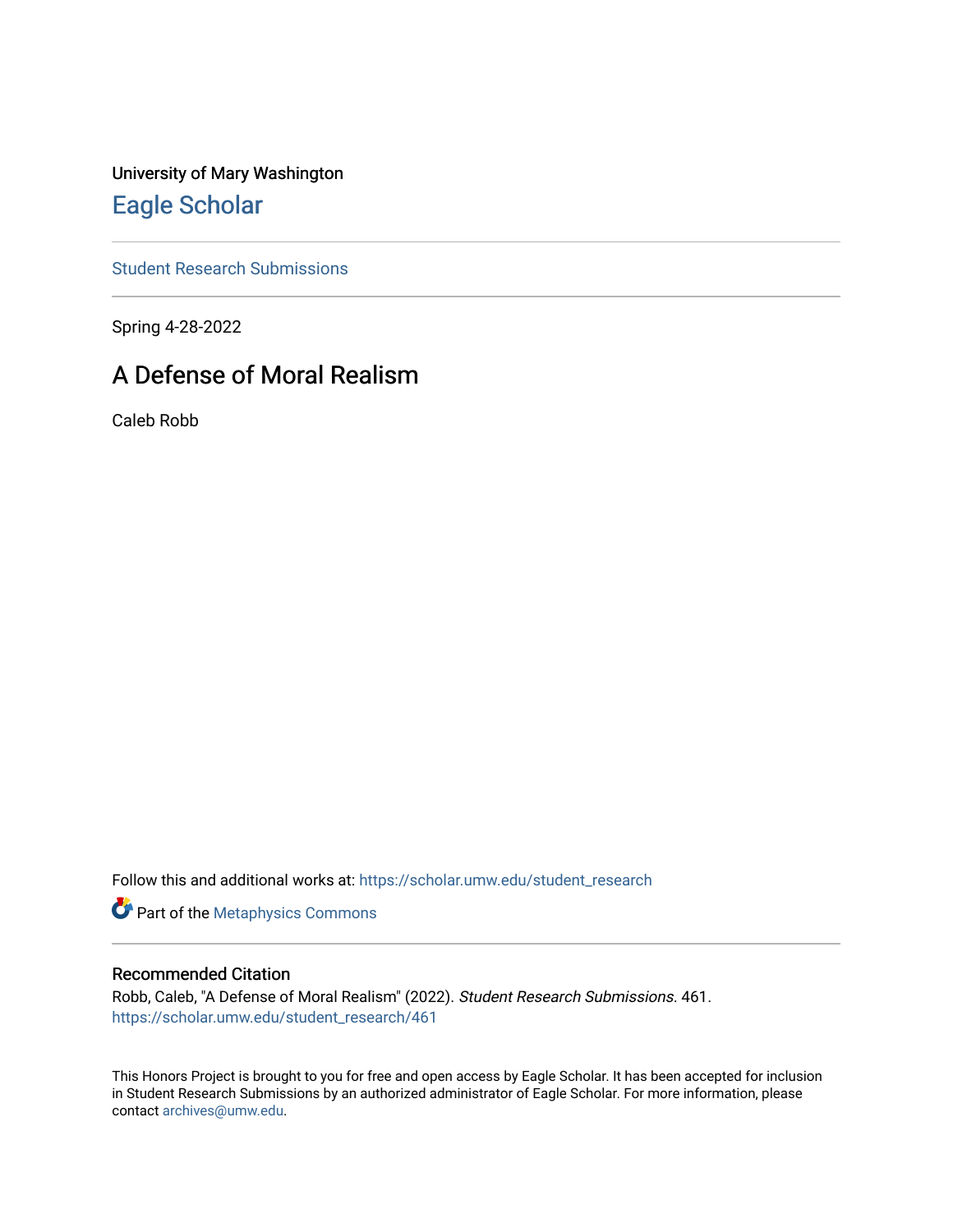Morality is a concept that comes up in many facets of one's life. Everyone is familiar with the idea of morality, whether that be from parental teachings, in the court room, through school honor codes, or some other aspect of one's life. Moral dilemmas come up all the time, and we seem to intuitively know what is right, or at least what feels right to us, even though we have no blueprint for it. But what is morality at its core? Is it something that we as a society have made up to establish order? Are morals real, and do they hold true for all beings? There has been much debate over the topic of morality throughout history, with no definitive consensus. One of these debates has centered around whether morals are real and objective. In this paper, I will be defending the view known as moral realism against other views known as relativism and antirealism. I will be attempting to show that morality applies to all rational beings objectively, it is non-naturalistic, and that it is real and must be understood as such for all moral beings.

Moral realism is the view that there are moral facts, these facts apply objectively for everyone, and that these facts are opinion independent.<sup>1</sup> It is not interpersonal discourse that makes them valid. Rather, moral laws are true of their own merit.<sup>2</sup> They are true independently of any outside force, but this does not mean that moral agents accept these objective moral laws. This distinction is very important to lay out because relativism and antirealism call these three points into question. I support moral realism because it purports truth on actions that we make and holds that they are universally applicable. This stance is advantageous because it holds moral actors accountable to a universal standard and because it treats morality as something real and not something that we have come up with for society. While there are objections to moral realism, I think that moral realism is the most complete. One of the reasons that moral realism is

<sup>1</sup> Brock, Stuart, and Mares, Edwin 2006*, Realism and Anti-Realism,* London: Taylor & Francis Group, Accessed April 9, 2022, ProQuest Ebook Central., n.d., 113.

<sup>2</sup> Russ Shafer-Landau, *Moral Realism* (New York, NY: Oxford University Press, 2003), 15-16.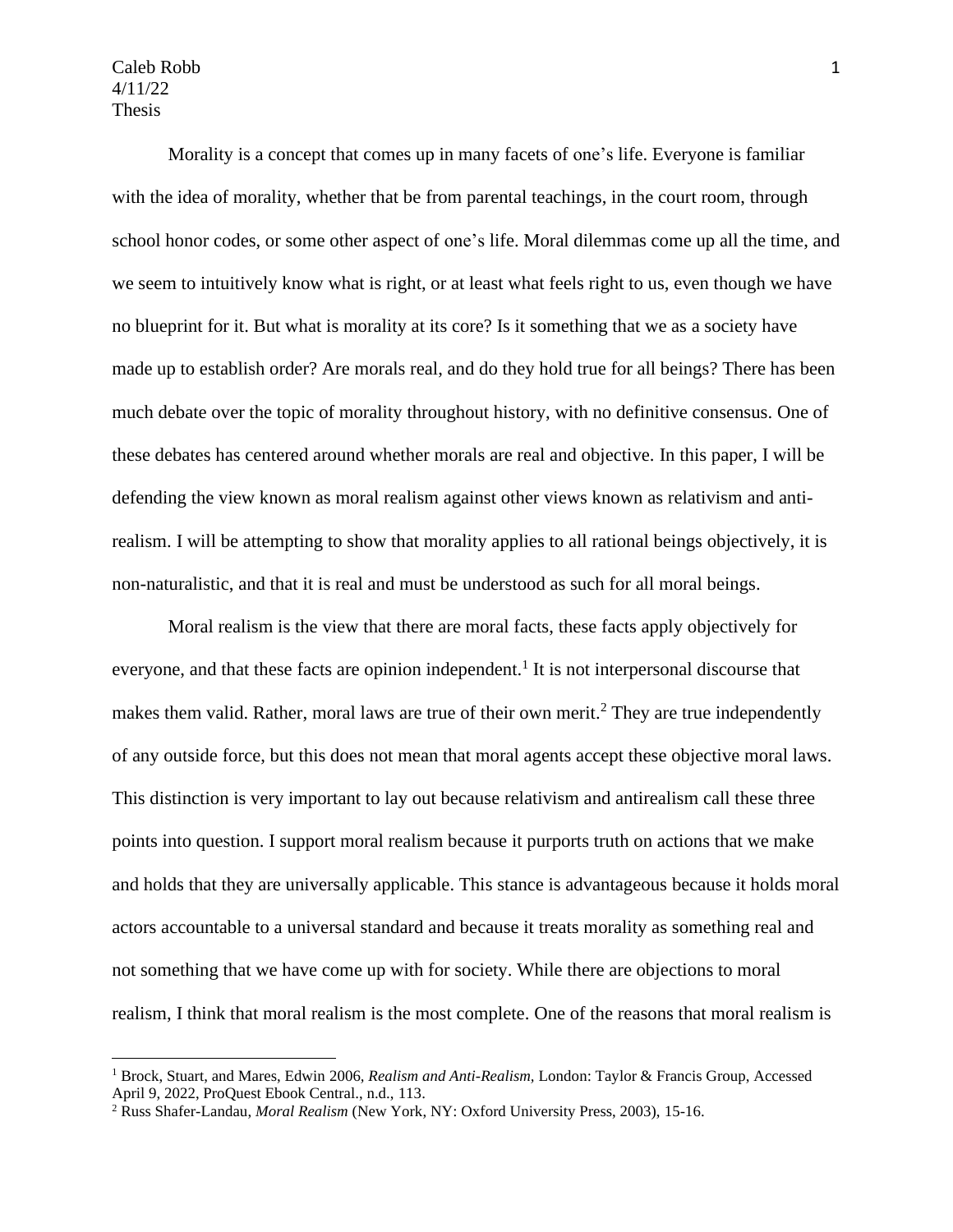a strong theory, and why I feel it is the most complete, is because it does not rely upon any outside intervention, such as human intervention or misconception about what is real. Moral realism being independent from all else allows morality to remain applicable for all beings throughout time, and thus allows us to rely upon the same moral judgements throughout time. This is also held by some of the other positions, but it is the truth of morals that really sets moral realism apart. Moral laws being true and real means that they are also unchanging no matter what any actor may think is moral. This is important because it shows why there are moral discrepancies in the world and there is no set moral standard. Just because there are discrepancies amongst different societies does not mean that the same moral truths do not also hold truth for them. If morals are objective and real, then these truths exist for them regardless of their stance of them. It also means that we do not need to necessarily know what these truths are. It holds all actors accountable because it is real and not some false idea that some individuals back. For example, if we take killing to be a true and real moral wrongdoing, then it does not matter what the circumstance, location, or time period is, it is still morally wrong. This is good because total moral correctness is something that we can strive and try to achieve no matter when we finally get there. With the other theories this is not obtainable and leaves us in a place of simply obeying moral ideas because it is what we think we should do and not what ought to be done. In this essay, I will defend Schafer-Landau's conception of moral realism. Shafer-Landau holds that:

The way I would prefer to characterize the realist position is by reference to its endorsement of the stance-independence of moral reality. Realists believe that there are moral truths that obtain independently of any preferred perspective, in the sense that the moral standards that fix the moral facts are not made true by

2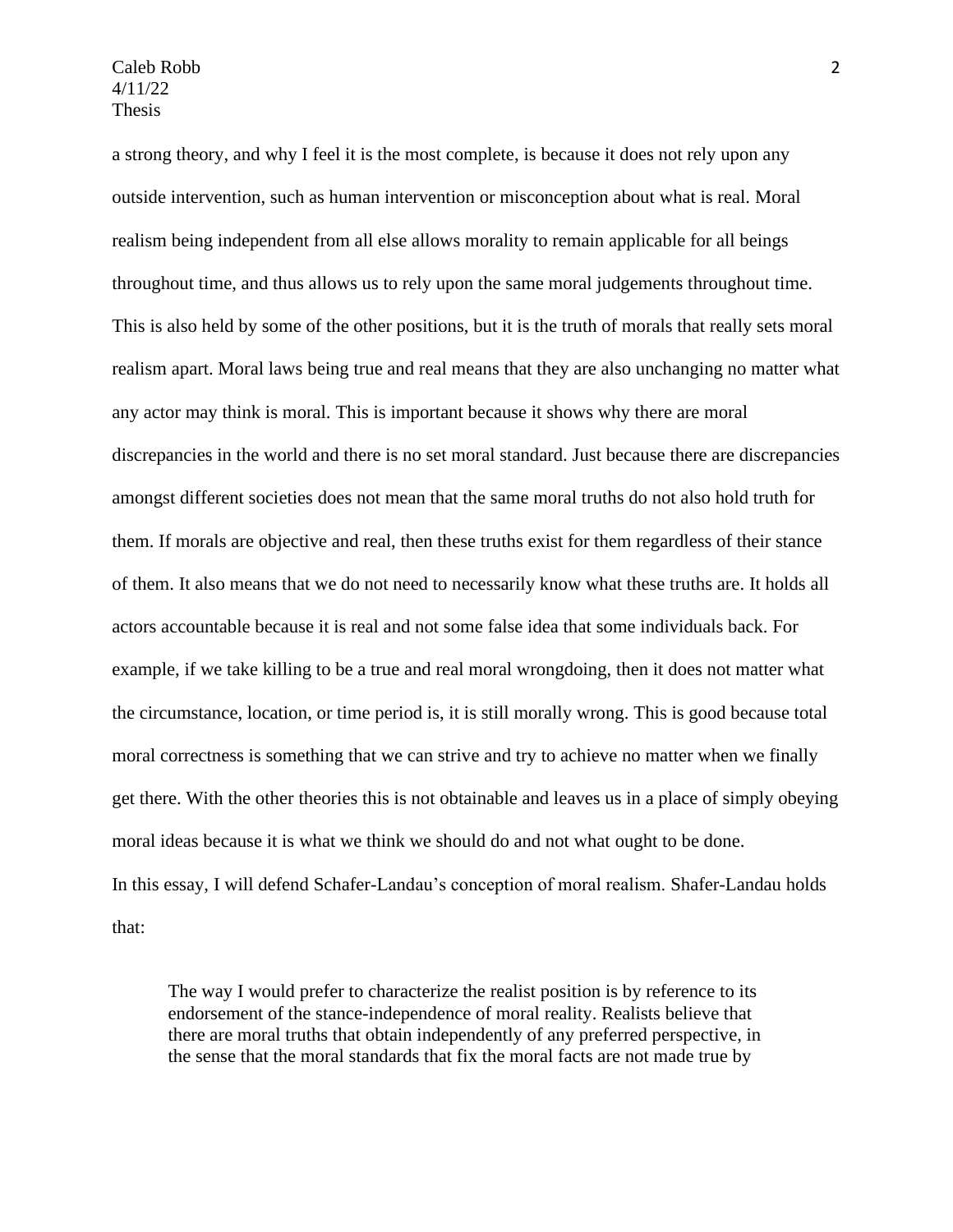> virtue of their ratification from within any given actual or hypothetical perspective.<sup>3</sup>

In other words, realists believe that moral truths are correct independently of anyone holding them, that any moral agent may fail to recognize the moral truth regardless of their best efforts, and that moral truths may potentially be accessible to moral agents eventually, ideal or otherwise.<sup>4</sup> I like this description of moral realism because it really emphasizes the independence of morality from any subjective opinions. This set up also shows exactly the position of moral realism that he will be taking, so as to not lead to any confusion later in the piece.

The first position that I will be defending against is moral relativism. Moral relativism is the position that holds that there are moral facts but that they are opinion-dependent; right and wrong is determined by the society and do not apply outside the society's domain.<sup>5</sup> Social relativism is in direct opposition with moral realism because it denies every one of the aforementioned positions that are required to be a moral realist. Relativism raises a few questions about moral realism, but mainly because it does not require any of the metaphysical commitments that moral realism requires as a theory. Relativism is a very appealing theory because it requires none of the metaphysical baggage that comes with the other theories, and instead focuses on the actors in a society and what they say to determine what is right and wrong for that group.

Moral relativism is a theory backed by both Michel de Montaigne and David Hume, although both seem to not hold it with complete conviction. Montaigne was a French egoist

<sup>3</sup> *Moral realism*, 15.

<sup>4</sup> Ibid., 17.

<sup>5</sup> *Realism and Antirealism,* 121.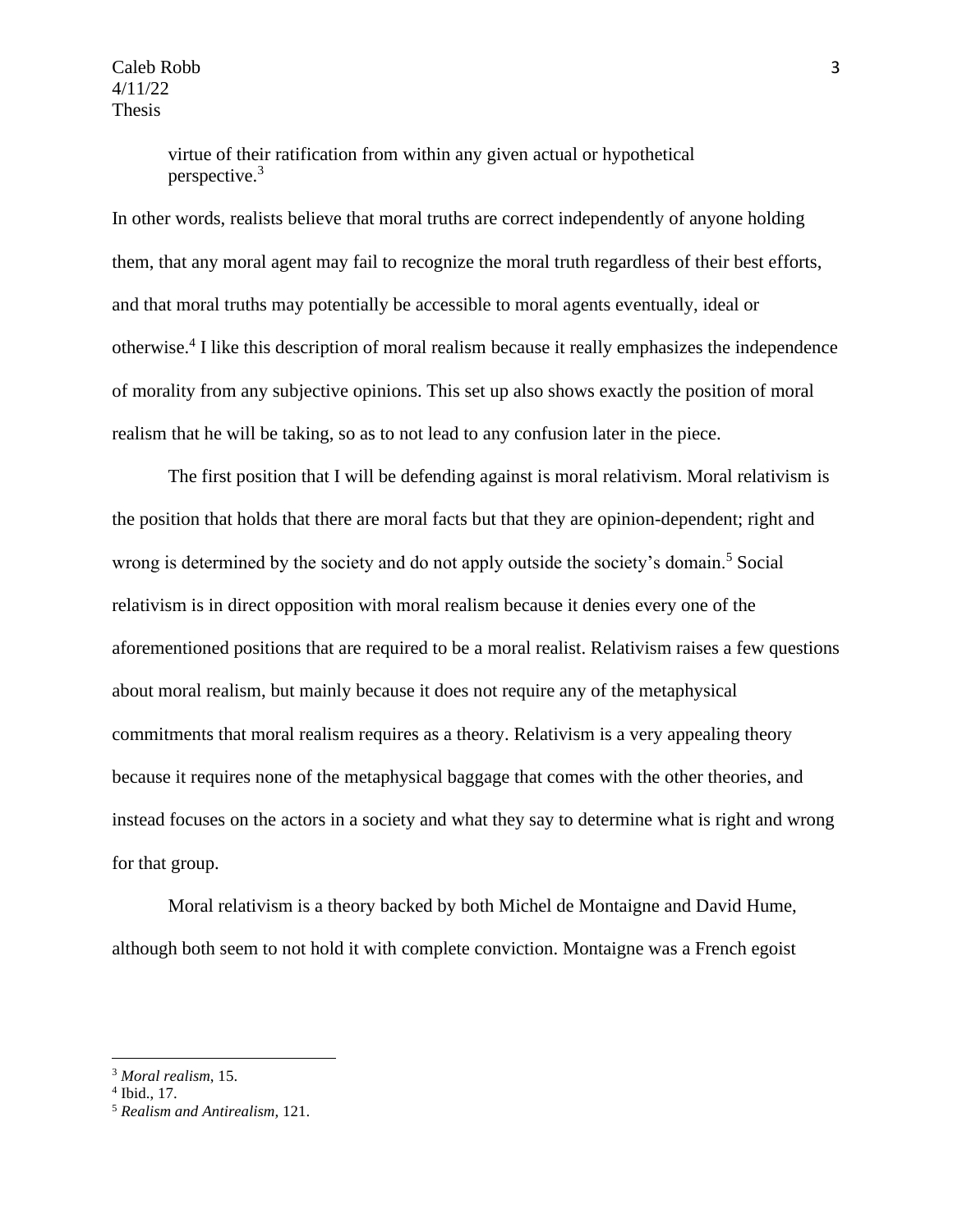philosopher who wrote his three *Essays* in 1580, 1588, and 1595.<sup>6</sup> Montaigne was interested in presenting his thoughts about the world he was living in and offer explanations of them, most of which were ideas that raised issues against the world. Montaigne was very skeptical about the functions of the world and the thoughts at the forefront of society during his life. At the time, Roman Catholicism was dominant in the Western World; thus, Catholic doctrine also dominated moral thought. The moral thought that the Catholic Church preached was moral realism. The form of moral realism the Catholic Church followed stated that these morals existed because God created them, and they are objective because God is the source of morals for all.<sup>7</sup> Theists also hold all the other ideas that non-theists realists follow.<sup>8</sup>

Montaigne dedicated much of his essays to the calling into question the ideas of society, and this included the predominant moral thought. Montaigne, through his questioning, began defending a view that was later known as moral relativism. Montaigne argued that it is custom that leads us to believe that there are moral truths that all hold.<sup>9</sup> We are led to believe that the moral values we hold are true because everyone in that society also follows them, when in reality, it is only that specific society that holds those exact moral grounds. Montaigne argued that "the common fancies that we find in repute everywhere about us and infused into our minds with the seed of our fathers, appear to be the most universal and genuine," but, he argues they are not universal and apply only to the society that holds them.<sup>10</sup> Since morality is the product of

<sup>6</sup> Michel de Montaigne, "Essays of Michel De Montaigne," ed. William Carew Hazlitt, trans. Charles Cotton, Essays of Michel de Montaigne (Project Gutenberg, September 17, 2006), https://gutenberg.org/files/3600/3600-h/3600 h.htm, intro.

<sup>7</sup> Olli-Pekka Vainio, "Objective Morality After Darwin (And Without God?)," The Heythrop Journal (The Heythrop Journal, June 6, 2013), https://web.p.ebscohost.com/ehost/pdfviewer/pdfviewer?vid=0&sid=f50984b2-f753-4726 a7c0-42c1068864a4%40redis, 2.

<sup>8</sup> "Objective Morality After Darwin (And Without God?)," 2.

<sup>&</sup>lt;sup>9</sup> "Essays of Michel De Montaigne," chapter xxii.

<sup>10</sup> Ibid., chapter xxii.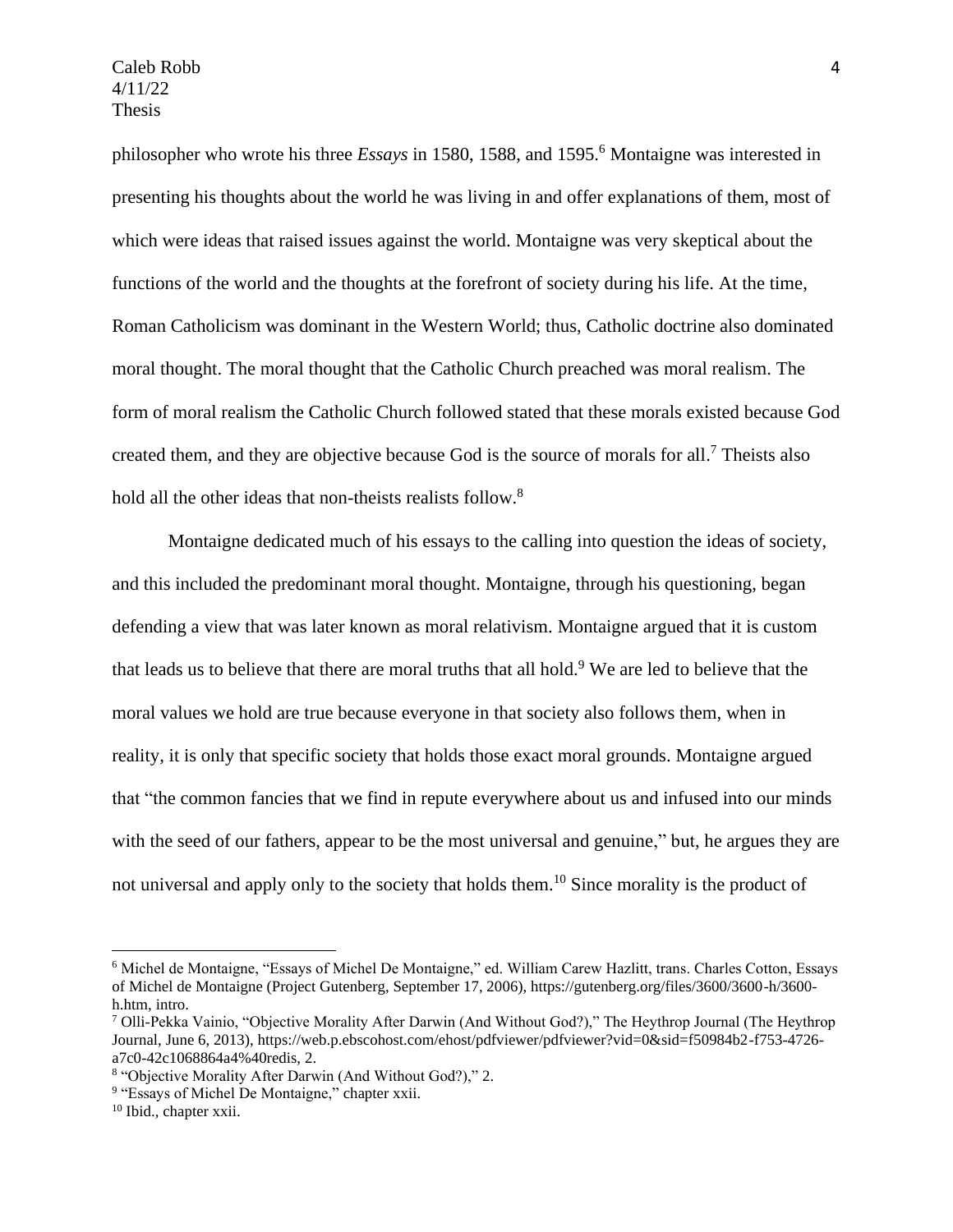custom and belief, and these customs and beliefs vary by place and time, morality cannot be universal, and so moral realism cannot be true. We are simply following the customs around us that have no backing from any tangible proof and ignoring the reality of the differences seen in different places in the world. One can clearly see why one would support relativism, especially in today's society; moral relativism is tangible, is seen as more material, and is derived from the people in the society. These are all things that are valued by today's society and are seen as more concrete than abstract ideas. Custom is also a very important idea to make note of because it influences our reasoning for acting in the ways we do, especially when it comes to our moral actions.

Moral realism must have an answer for the claims that Montaigne is making that do have merit. I will start by saying that Montaigne himself did not fully endorse this viewpoint either. His goal in writing the *Essays* is to call into question the beliefs of his time and to question the reality of the universe and what drives actions, so as to not blindly follow the ideas that preceded him. Montaigne did exactly as he set out to do and has influenced many later philosophers with his line of questioning. Montaigne himself was also a devout Christian that believed in the supremacy of God, and the rule of God's moral guidelines.<sup>11</sup> This shows that even one that gives an argument for the position does not favor it because he recognized some of the flaws of it. This does not prove that the moral relativism is not valid, only that there are flaws that even a proponent of it recognizes. Shafer-Landau also noticed some of the major flaws that come with moral relativism. Relativists either argue that morality is relative to the society or the individual. This is a problem because, on the one side, if one believes that it is society dictating moral law,

<sup>&</sup>lt;sup>11</sup> "Essays of Michel De Montaigne," intro.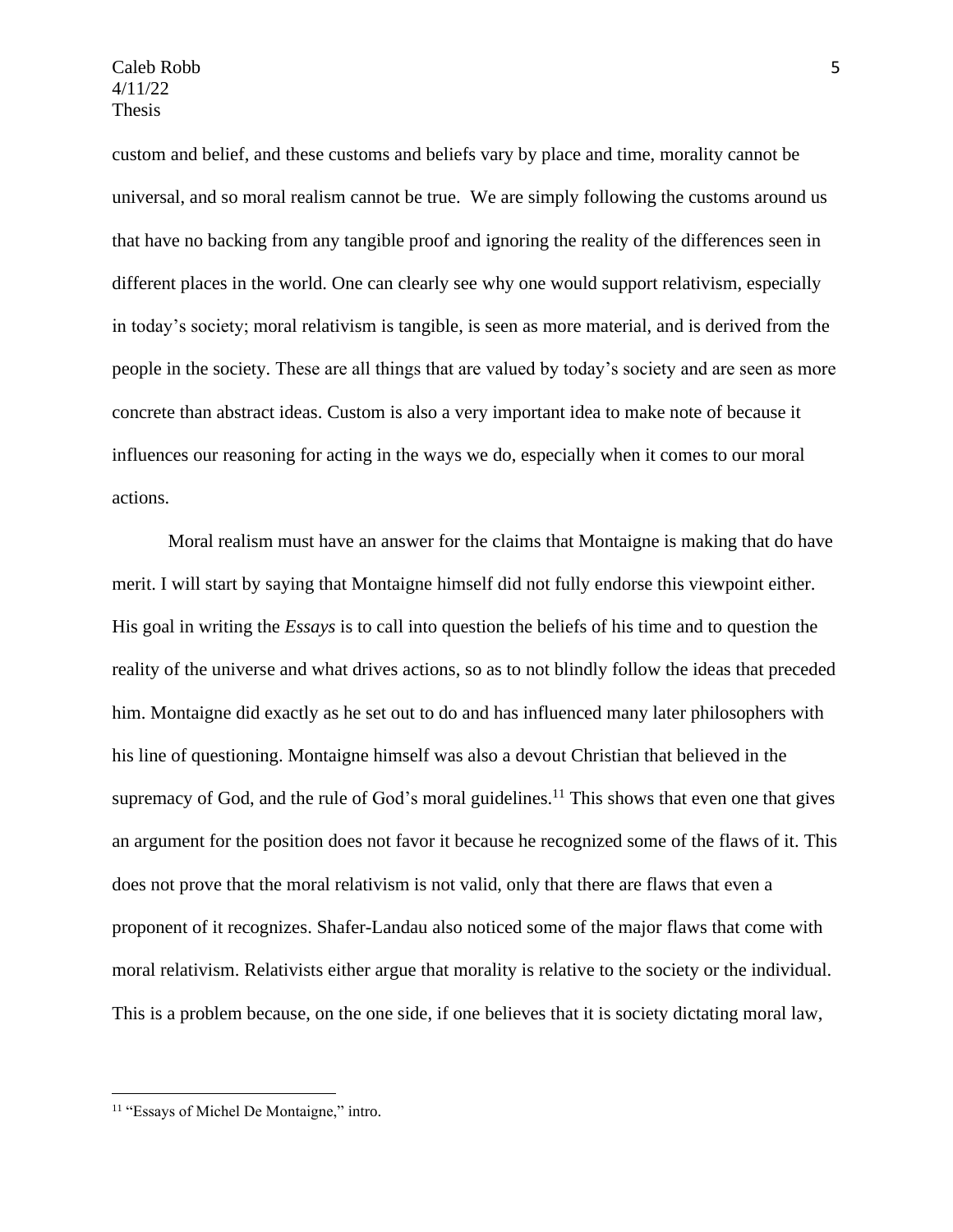then it does not follow that the individual would follow society's morals. This is because it assumes that morality had to have come from individuals at one point.<sup>12</sup> If society's moral laws have been dictated by the masses, then it is clear that these ideas came from the individuals. On the flip side, if morality is derived from the individuals, then why do we as a society value similar moral ideals?<sup>13</sup> If it was only subjective to the individual, then rarely would one see a repeat of the same values, much less in so many different areas of the world. Relativism cannot make a decisive decision when it comes to how moral rule comes about because it is either society or the individual, but it requires both in order to allow for subjective morality to be the moral rule in a society. Relativism cannot have both, but it needs both to function. These are not even the biggest issues with Montaigne's version of moral relativism though, specifically his notion of custom and its influence on moral decisions.

Montaigne's conception of custom is the basis for his rationale for relativism, but this is not foolproof either. He is claiming that our opinions, conduct, and references to universal truths, like reason and morality, all are illusory and hold no truth.<sup>14</sup> He says all this, and yet, in his *Essays,* he is very critical of some of the customs seen around the world. Instead of endorsing that these views are morally correct according to the society they are found in, he instead makes claims about some of them being incorrect. In his section *On Cannibals*, Montaigne first praises them for holding true to their values, but then later on criticizes them for actions that are morally vicious. When talking about the new world, Montaigne says that "he finds nothing barbarous and savage about this nation"<sup>15</sup> and that:

<sup>12</sup> *Moral Realism*, 30-31

<sup>13</sup> Ibid., 31-32

<sup>&</sup>lt;sup>14</sup> "Essays of Michel De Montaigne," chapter xxii.

<sup>&</sup>lt;sup>15</sup> "Essays of Michel De Montaigne," chapter xxx.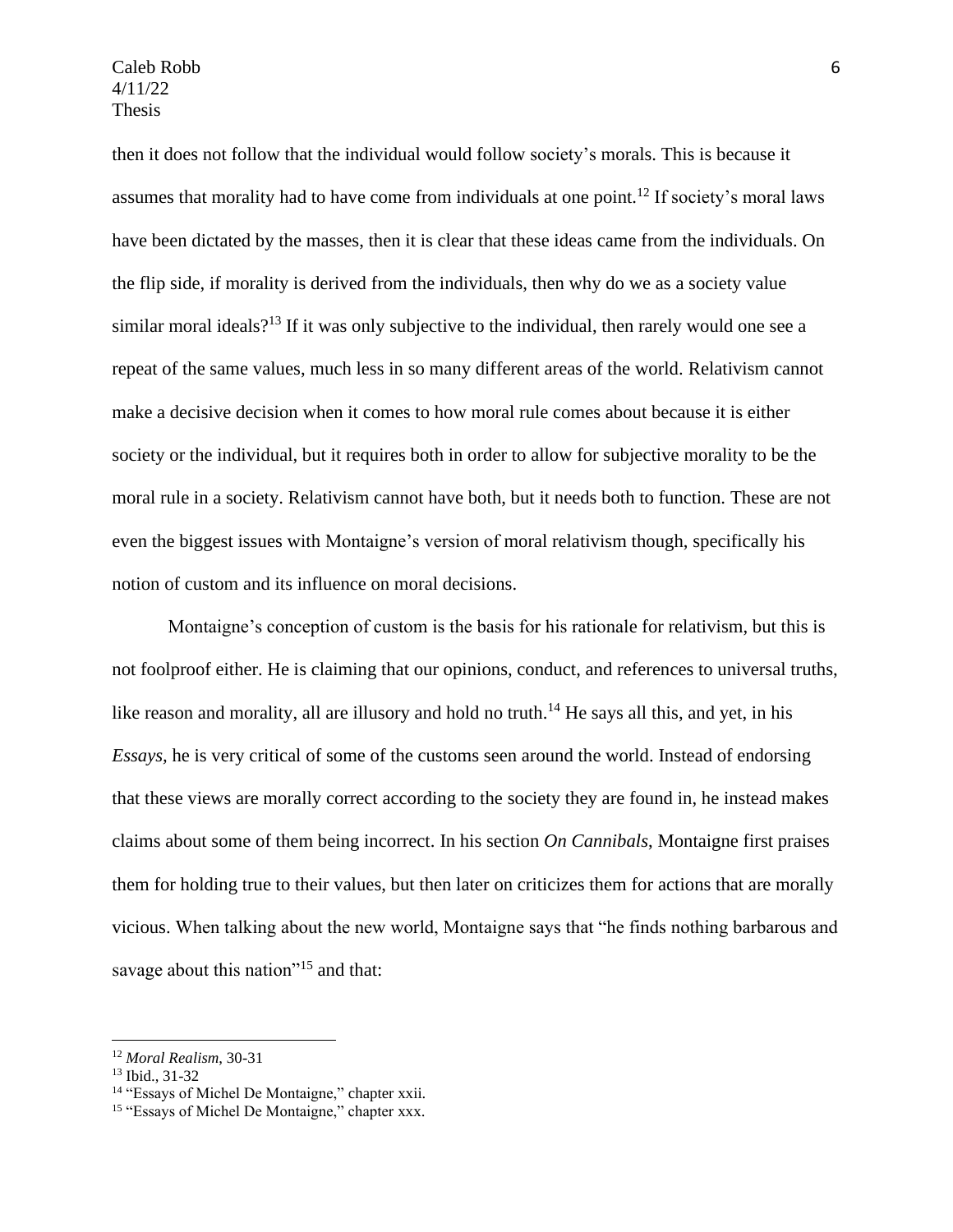They are savages at the same rate that we say fruits are wild, which nature produces of herself and by her own ordinary progress; whereas, in truth, we ought rather to call those wild whose natures we have changed by our artifice and diverted from the common order.<sup>16</sup>

In this statement he is clearly showing support for moral relativism because he feels that the Native Americans are acting in accordance with how they are. They are not doing anything wrong because they are choosing to act in the ways that they do, even if these customs do not fit the European model. He then later states that "we may then call these people barbarous, in respect to the rules of reason: but not in respect to ourselves, who in all sorts of barbarity exceed them,"<sup>17</sup> clearly showing that he is appealing to some form of objective morality. This is not him appealing to realism, but simply showing that he does believe in moral objectivity because it does not make sense that a moral relativist would critique one culture's moral rules. Why does he think this despite making an argument for moral relativism? Montaigne argues against relativism because he sees commonalities between humans, nature, and animals that must be universally respected. Montaigne says,

I meet with arguments that endeavor to demonstrate the near resemblance betwixt us and animals, how large a share they have in our greatest privileges, and with how much probability they compare us together, truly I abate a great deal of our presumption, and willingly resign that imaginary sovereignty that is attributed to us over other creatures. But supposing all this were not true, there is nevertheless a certain respect, a general duty of humanity, not only to beasts that have life and sense, but even to trees, and plants. We owe justice to men, and graciousness and benignity to other creatures that are capable of it.<sup>18</sup>

Montaigne argues this because just by looking at the real world he can see that there are objective rules that we follow regardless of our societal norms. We owe duty to our fellow humans and other beings because it is a moral obligation that we have that is non-subjective.

<sup>&</sup>lt;sup>16</sup> Ibid., Chapter xxx.

<sup>&</sup>lt;sup>17</sup> Ibid., Chapter xxx.

<sup>18</sup> Ibid., Chapter xi essay 2.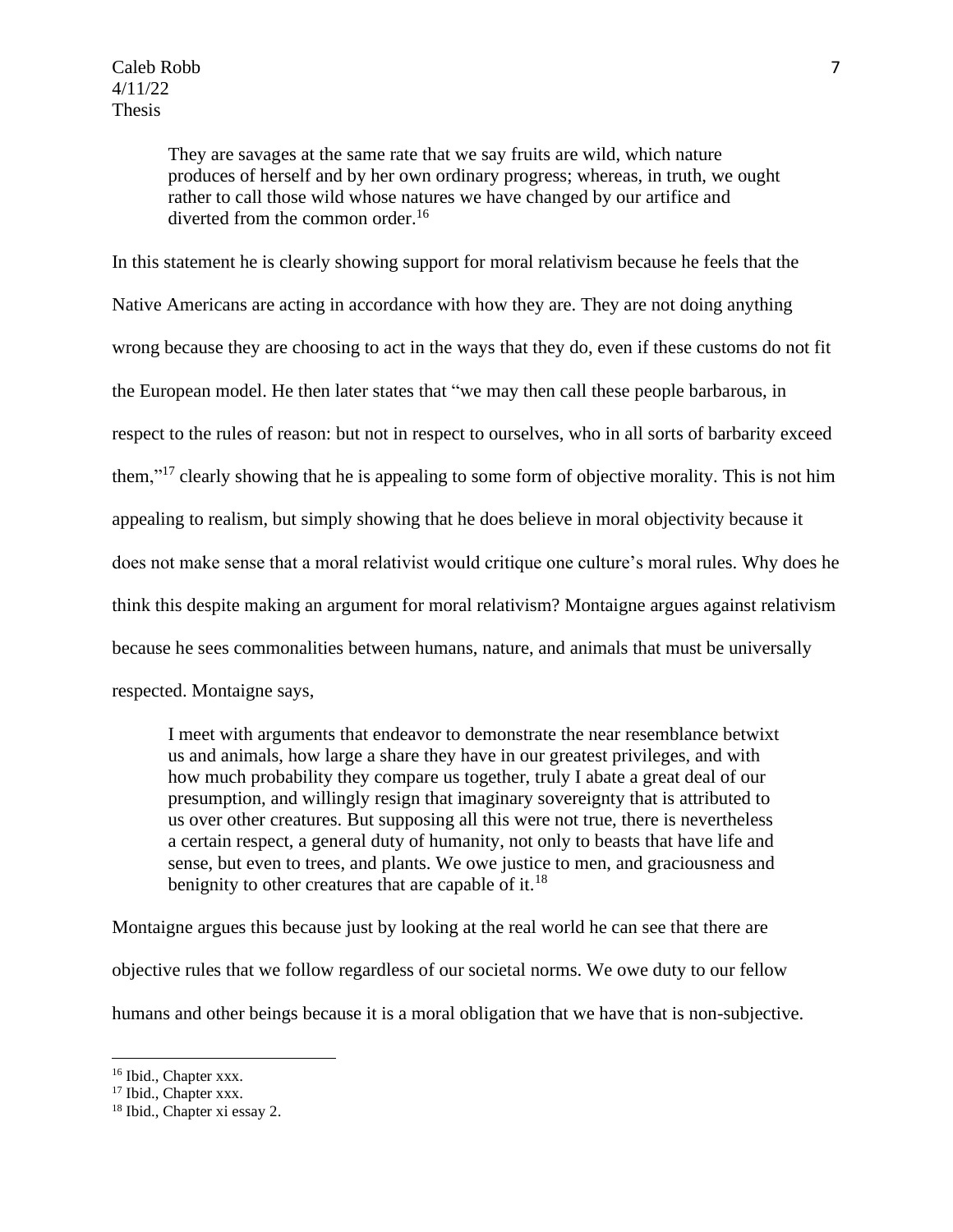Montaigne himself disputes with moral relativism, even after bringing it up, because the whole point of his essays were to bring up questions about the world; this does not mean that he does not endorse some of his questioning, and that he does not need to be fully committed to it. Montaigne is not the only philosopher that holds a moral relativist view. David Hume is another philosopher that argues for moral relativism, but he seems to have more conviction to its truth.

David Hume is a later philosopher that also seems to endorse moral relativism, also on the idea that it is custom that drives morality. David Hume is not normally seen as a moral relativist, but I have found multiple articles that argue for him as one. David Hume published his work titled *An Enquiry into the Source of Morals* in 1751, during the time of the Enlightenment, where he refers to the idea of custom that Montaigne used. Hume uses custom in a way that is slightly different to the way that Montaigne uses it. Montaigne uses custom to explain why we act in certain way, specifically as to why we do certain things in a society, whether that be in physical or moral action.<sup>19</sup> Hume does not use this notion of custom. Hume instead uses custom to explain why we "know" anything at all. Hume goes over his view of custom in *An Enquiry Concerning Human Understanding,* and his view of custom is as follows:

It is sufficient satisfaction, that we can go so far; without repining at the narrowness of our faculties, because they will carry us no farther. And it is certain we here advance a very intelligible proposition at least, if not a true one, when we assert, that, after the constant conjunction of two objects, heat and flame, for instance, weight and solidity, we are determined by custom alone to expect the one from the appearance of the other.<sup>20</sup>

Hume is showing here that we make connections in the world because we follow causes and effects and make connections between the two.<sup>21</sup> Custom is what we do after we realize this

<sup>&</sup>lt;sup>19</sup> "Essays of Michel De Montaigne," Chapter xxii.

<sup>&</sup>lt;sup>20</sup> David Hume, "An Enquiry Concerning Human Understanding," transcriber Peter Millican, Hume Texts Online (Hume Texts Online), accessed April 9, 2022, https://davidhume.org/texts/e/full, E 5.5 SBN 43.

<sup>&</sup>lt;sup>21</sup> "An Enquiry Concerning Human Understanding," E 4.4 SBN 26-7.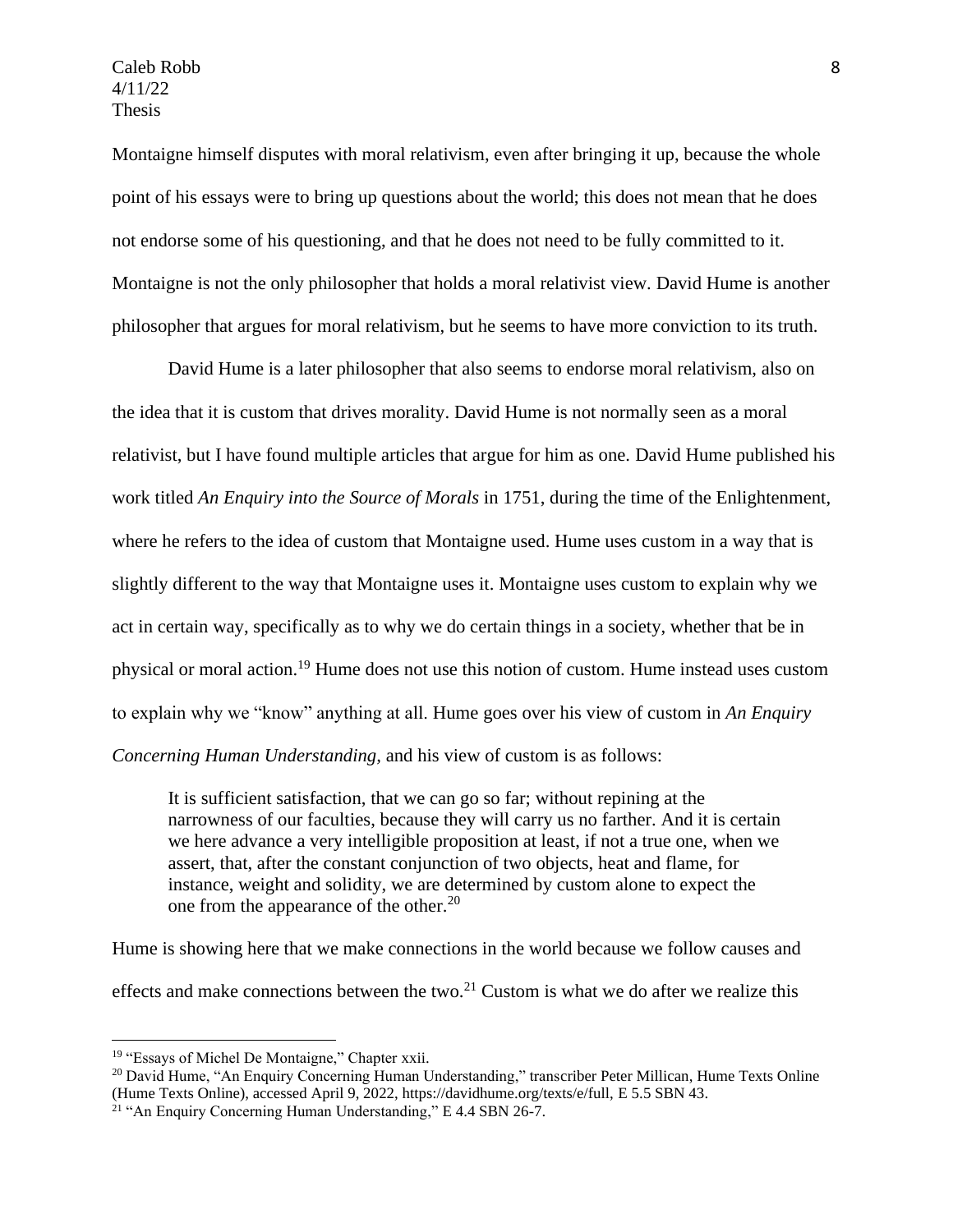relationship between a cause and effect. There is no real truth to what we do; it is only us merely following custom. For example, we only "know" the sun rises in the east and sets in the west because we have made the connection that it does this every day. We then believe that this is truth because it happens every day. Hume thinks that we are simply following custom and trusting that this will always happen. We do not really know that this will happen, but we end up putting our trust in it because it has always seemed to do that. This is how Hume argues against moral realism and is showing the reasoning he has as to why it fails. If everything is out of causal relations and we follow them due to custom, then there is no real backing for real and objective moral principles because we have no proof of their existence. This is Hume's denial of moral realism, and subsequent support of a seemingly moral relativist view, one that support moral subjectivity.

After one has figured out what custom entails for that society, Hume argues that we use utility to understand what is morally important for a society. Hume argues that what determines if something fits in a societies moral code is if it provides utility to that society.<sup>22</sup> But why does the utility of a moral principle matter? Hume says that it matters because we are driven to find what is desirable to us through the use of sentiment or feeling.<sup>23</sup> If we feel that something is undesirable, then we as a society deem that quality or action immoral. Feeling is what drives all moral action in Hume's view. Hume wants to relate sentiment to morality by saying that feeling drives us to desire certain qualities. We find utility in these qualities and make them the moral rules of that society. These rules are then perpetuated by that society due to custom; elders in a society instill these qualities in those younger than them and they become the moral code of that

<sup>&</sup>lt;sup>22</sup> David Hume, "An Enquiry Concerning the Principles of Morals," transcriber Peter Millican, Hume Texts Online (Hume Texts Online), accessed April 9, 2022, https://davidhume.org/texts/m/full, M 5.3 SBN 214.

<sup>&</sup>lt;sup>23</sup> "An Enquiry Concerning the Principles of Morals," M 5.17 SBN 219.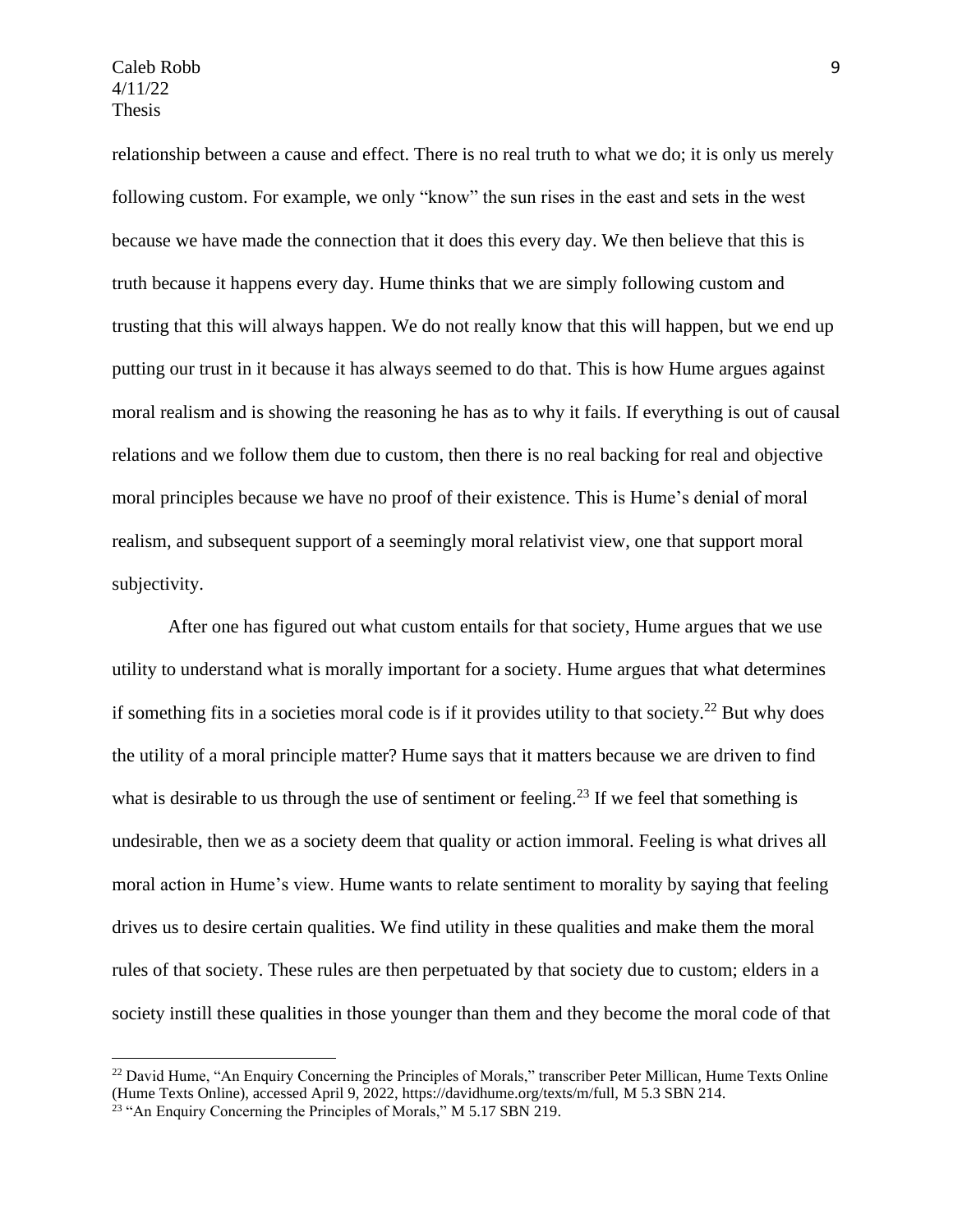society until some new feeling arises and replaces an old one. Utility and custom both matter in context of determining what moral qualities a society deems desirable, but sentiment is the ultimate factor for Hume when determining morals. Feelings are different for everyone and there is no outside source that makes these truer for any one person over the other; thus, Hume is arguing for relativism. He also does not have the issue that Montaigne runs into about the individual and society because Hume clearly says that morality comes from the individual and then is utilized by society due to the perceived benefits that everyone collectively agrees upon produces the most utility.

Moral realism defends against Hume's claim by denying that sentiment is the main driver of morality. Shafer-Landau states that moral realists support the view that moral truths are real regardless of any particular attitude towards that moral standard.<sup>24</sup> A certain stance towards the view does not make that standard wrong or right, but Shafer-Landau claims that in a particular way, this still "accommodates the possibility that something's rightness or admirability depends crucially on an agent's attitude."<sup>25</sup> The reason that he specifies that it is in a particular way is because he is only saying that the two may align. Shafer-Landau specifies that:

The realist could allow that there is a strong conceptual connection between the responses of a suitable characterized ideal observer and the content of moral reality. But, for the realist, that would be because the ideal observer would never fail to see what was right and wrong anyway. The responses of an ideal observer would not be constitutive of moral truth, but merely bear a very close (perhaps perfect) correlation with a set of truth whose conditions may be fixed without any reference to such an observer.<sup>26</sup>

<sup>24</sup> *Moral Realism*, 15.

<sup>25</sup> Ibid*.*, 15.

<sup>26</sup> *Moral Realism*, 16.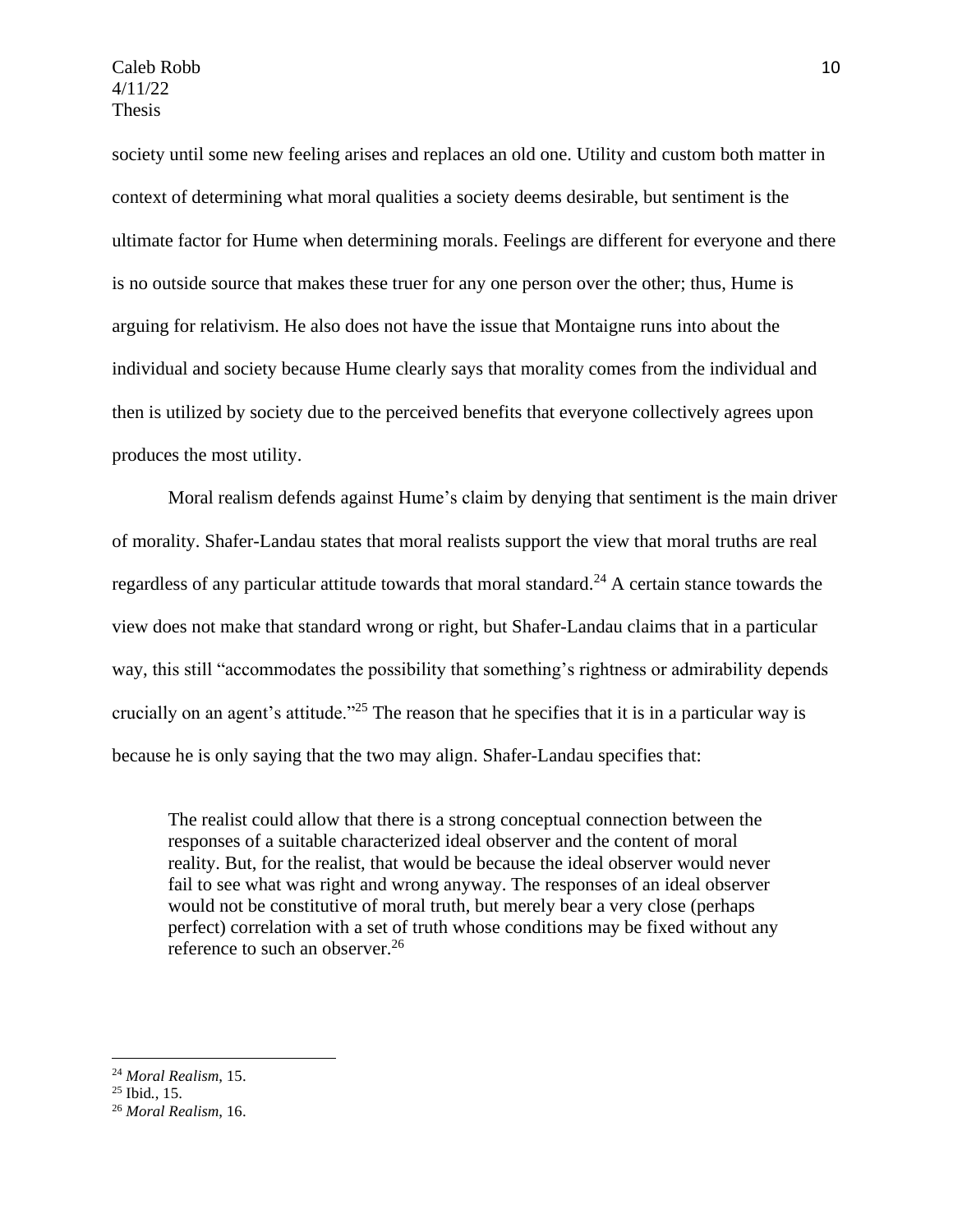This is how moral relativism can fit in a moral realist view according to Shafer-Landau, and I think that it has merit. He is not denying the connections that Hume makes, but instead showing that these connections can only be made accurately if the observer of a society was perfect. Shafer-Landau is essentially saying that moral relativists stop short of find the real moral truths and instead assume that it is their beliefs that drive moral rules. Shafer-Landau holds that "realists do see moral judgements as beliefs, some of which are true, and true in virtue of correctly reporting moral facts,"<sup>27</sup> but they do not hold that these sentiments are what drive morality. Feelings and beliefs maybe true, but they do not determine the truth of morals. I think that Shafer-Landau's argument is more compelling because it accounts for Hume's thought process while still maintaining his realist viewpoint. Hume's theory, on the other hand, still struggles due to its account for utility. Hume still wants to account for morals according to feelings of the individual. This leaves Hume's theory a little cornered because, on one hand, utility may require one to do something that is wrong according to their feelings. This makes Hume's theory complicated because it cannot have both if this is the case; if feeling is preserved, then utility cannot be fully utilized. The same idea applies in the opposite case. If utility is fully realized, then sentiment must take a back seat.

This is similar to the case in the short story called *The One's Who Walk Away from Omelas.* In this short story, there is a perfect city called Omelas where everything continues to be perfect so long as one person suffers for everyone else.<sup>28</sup> Everyone continues to live perfectly as long as everyone agrees to it, but those that do not have to leave and do not come back due to the

 $27$  Ibid., 17.

<sup>28</sup> Ursula LeGuin, *The One's Who Walk Away from Omelas,* 1988, Heimir Geirsson and Margaret R. Holmgren, *Ethical Theory: A Concise Anthology*, 3rd ed. (Peterborough, Ontario: Broadview Press, 2018), 181.Cite the actual author of the story, Ursula LeGuin.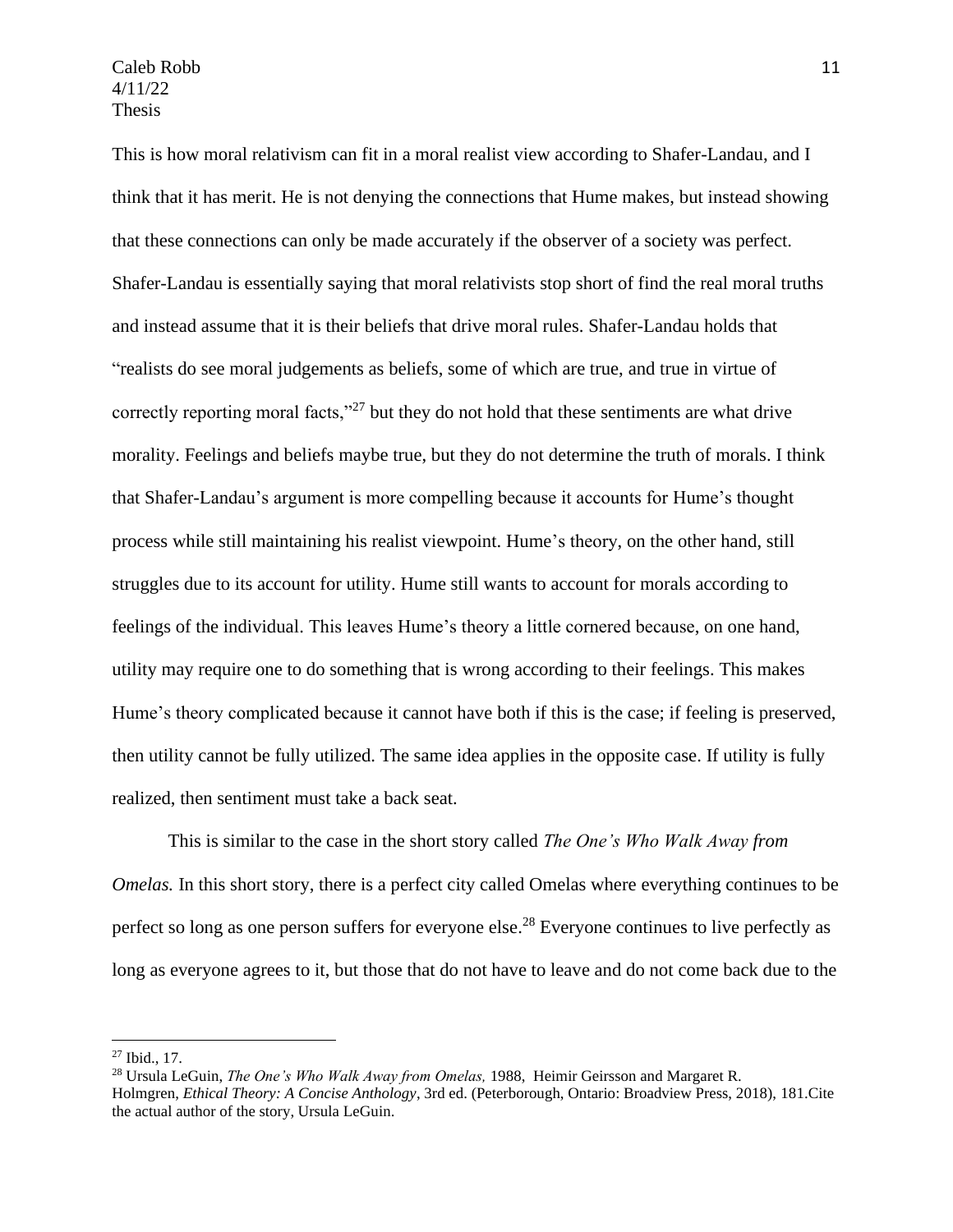horror they have seen. This story is intended to be a commentary on how a story need some type of adversity to be seen as plausible, but this is also very similar to the situation that is set up in Hume's relativism argument. It could be argued that according to sentiment this is wrong, to most people at least, but this produces the greatest utility for the society at large. Morals stem from sentiment for Hume, but in the process of following sentiment, one may have to forgo the utility produced because it goes against their beliefs. Hume has no answer for this discrepancy because he must follow the idea that sentiment is where morality stems from, even though it violates his notion of utility. Hume's notion still struggles with Shafer-Landau's issues with Montaigne's view because it still requires a transition from the individual to the society, even though it is through utility. This is the exact issue that is raised in *The One's Who Walk Away from Omelas.* Although the individuals have certain sentiments, this does not mean that it is reflected by the society, especially if utility is increased exponentially. This is something we still see in today's society, namely the continued use of sweat shops by large corporations. They know what they are doing is morally wrong, according to sentiment-based relativism or moral realism, but the utility they get out of it is so large that they do it anyways. Hume's issue is that he is unclear when it comes to situations such as this.

Some people, like Henrick Bohlin, argue that Hume has been misunderstood and is not arguing for moral relativism at all. In his paper, "Universal Moral Standards and the Problem of Cultural Relativism in Hume's 'A Dialogue,'" Bohlin argues that Hume is in fact a moral antirealist and not a moral relativist. Again, Hume is not traditionally seen as an antirealist either, but Bohlin laid out a compelling argument that leads into a philosopher that fully endorses the view. In *A Dialogue,* Hume discusses moral relativism and its problems, but Hume's work has been dismissed by Simon Blackburn for "depending on the simplistic assumption that cultures differ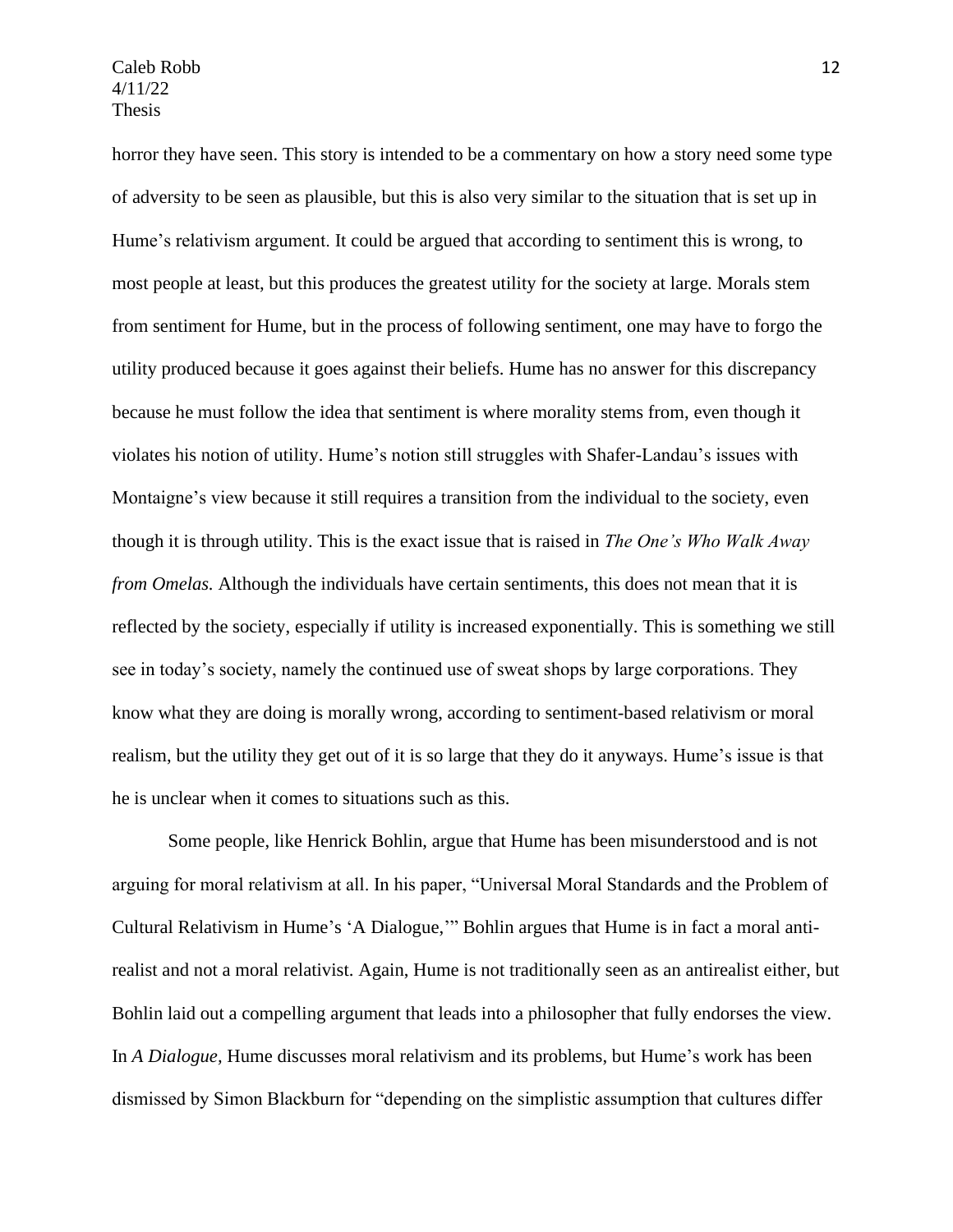only in applying shared general principles to diverse circumstances."<sup>29</sup> Bohlin disagrees with Blackburn's assertion. In *A Dialogue,* Hume narrates companions traveling to a foreign land where the narrator is ultimately appalled by the barbarous and savage customs that go against human nature.<sup>30</sup> Bohlin argues that Hume set it up in this way to show a distinct difference between his view and relativism. He begins by talking about what he calls a rationally decidable disagreement. Bohlin asserts that Hume is arguing that it is not only what people think is right and wrong, but what is right or wrong that varies between cultures.<sup>31</sup> This is not relativism because it is not based on what people think, but on what is objectively right or wrong in a society.

This is a view that moral anti-realists hold. Bohlin's next section is about what is a rationally comprisable disagreement, or arguments in which both sides can agree to the rational and moral correctness of the others argument and still not subscribe to it.<sup>32</sup> Bohlin says that there are two types of rational comprisable disagreement: disagreement due to precision and minute differences between some moral sentiments. Disagreement due to precision occurs in situations where limits are not precise when it comes to what is morally right. A situation that Bohlin cites is the limit to the closeness of family relations.<sup>33</sup> It is seen as morally wrong to marry close family, but it does not say how close is too close. Minute differences between moral sentiments occurs because individuals have different feelings to different morals at different times. Bohlin's example to demonstrate this has to do with aesthetics. He shows how the Ancient Greeks would

<sup>&</sup>lt;sup>29</sup> Henrik Bohlin, "Universal Moral Standards and the Problem of Cultural Relativism in Hume's 'A Dialogue,"' Philosophy 88, No. 346 (2013): 593–606, Http://Www.jstor.org/Stable/24779098.," n.d., 593-94.

 $30$  "Universal Moral Standards and the Problem of Cultural Relativism in Hume's 'A Dialogue,"' 595.

 $31$  Ibid., 596.

<sup>32</sup> Ibid., 596.

<sup>33</sup> Ibid., 597.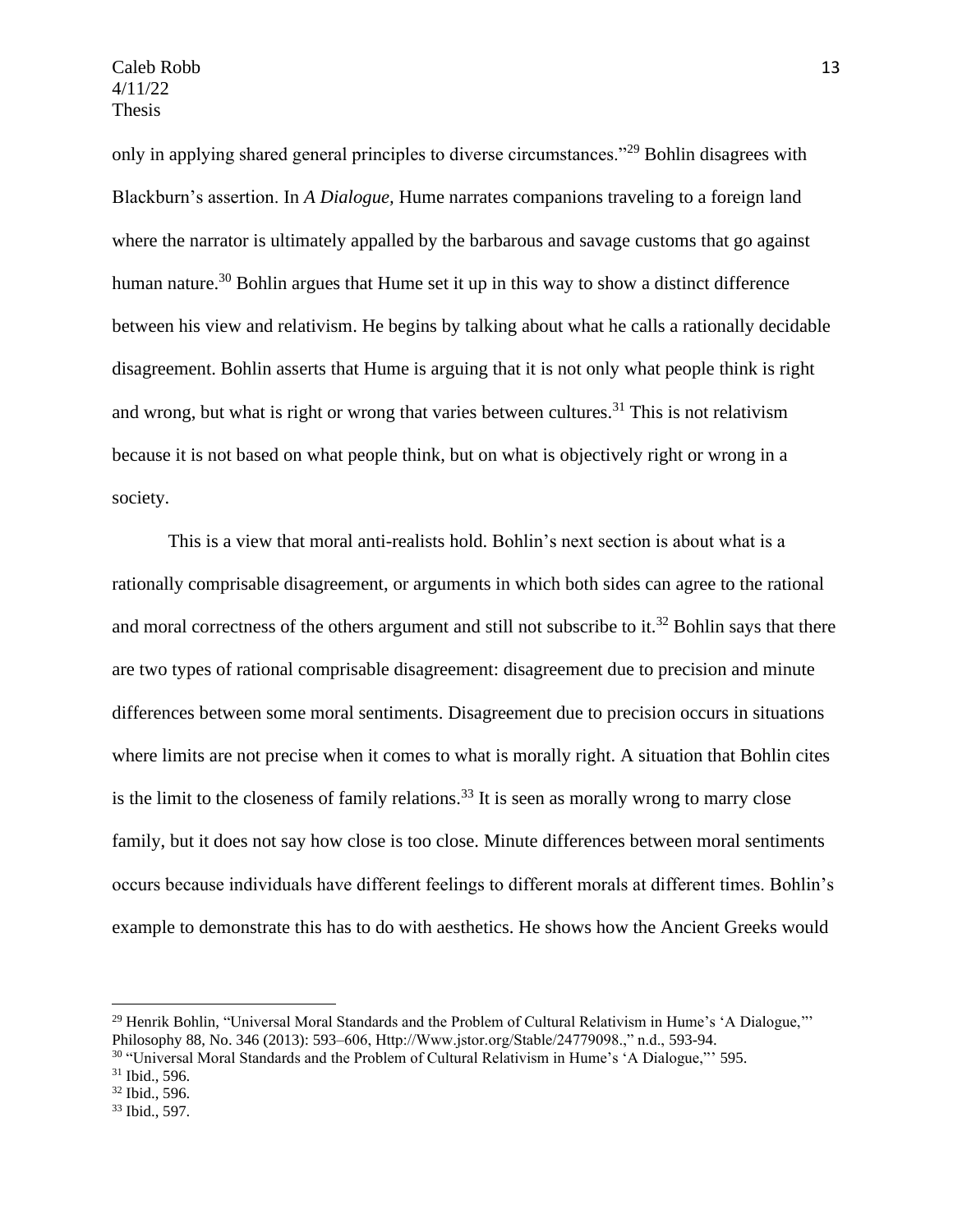find a woman with a low forehead and a unibrow as the pinnacle of beauty, but few eighteenth century Britons would find this attractive.<sup>34</sup> This is the same with moral sentiments because one age may think one thing is moral, but then a later one may not. Bohlin point is that although there are disagreements that cannot be solved, this does not matter because anti-realists hold that there is no truth value to moral claims. The third point the Bohlin makes is about rationally uncompromisable disagreements. This occurs when someone has corrupted moral sentiments and no argument can change the opinion of the other side. People get this corrupted view because of the people they grow up around, their own self-interests, location and time period, and the amount of people they have in their lives.<sup>35</sup> This is how Hume shows that objectivity is not affected by contrasting beliefs. One side clearly has corrupted sentiments, thus does not ruin the objectivity of moral sentiments. Bohlin argues that Hume shows objectivity, but not truth, in moral sentiments. This is a form of moral anti-realism and not moral relativism, more specifically error theory.

Bohlin's conception of Hume's moral theory is most akin to error theory. Error theorists hold that when one uses moral language, they do talk about what is wrong and right, but they deny that there really are any opinion-independent moral properties, even though we treat them as if they are true.<sup>36</sup> Error theorists can be objectivists, but that does not mean that they think that these objective properties are real or hold any truth value. Moral "truths" to error theorists are as real as unicorns. They hold that there is no proof that moral laws exist according to any natural sciences, there is no proof to uphold moral realists' idea for the non-natural properties they hold, and thus they deny that they exist. Hume in Bohlin's interpretation takes an error theorist stance

<sup>34</sup> "Universal Moral Standards and the Problem of Cultural Relativism in Hume's 'A Dialogue,"' 597.

<sup>35</sup> Ibid., 600.

<sup>36</sup> *Realism and Antirealism,* 120.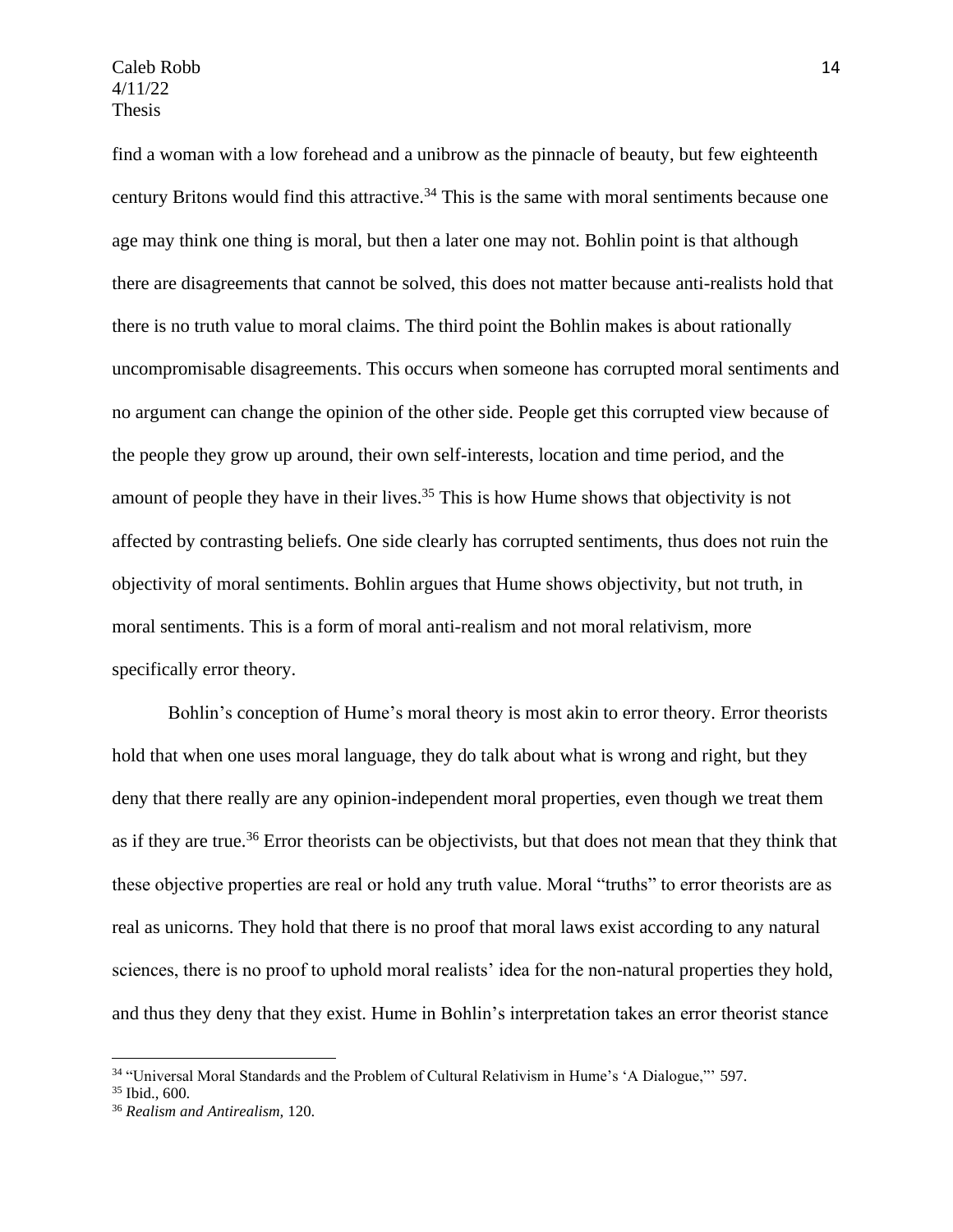because Hume seems to deny that there are moral laws, but seems to insist that we follow as if they do exist objectively. This stance is what an error theorist could hold regarding moral laws and why we follow what moral laws we do.

The foremost proponent of error theory is John Mackie. In his book *Ethics: Inventing Right and Wrong,* Mackie argues that there are no objective values, that "moral laws" do not contain any goodness or value, and that they are not part of the fabric of the universe.<sup>37</sup> Although Mackie appears to be a moral skeptic, he is not. A moral skeptic is one "who rejects morality and will take no notice of it."<sup>38</sup> Mackie is not taking this stance. He is instead focused on how moral laws fit into the world, even though he thinks these laws do not hold any real value. He rejects moral law as being a real thing, but he is noticing how it affects the world regardless of it not being real. We hold moral laws to be true and objective, even though they do not really exist according to Mackie. One of the challenges that Mackie must answer is how moral laws can be objective, even though they do not exist. Mackie says that objectivity has been misconstrued as descriptivism. Descriptivism is the theory about the meaning of ethical terms in a descriptive manner as opposed to prescriptive or evaluative.<sup>39</sup> When moral law is said to be prescriptive it means that the claim the individual makes has no truth value and is merely the individual providing their moral convictions. Moral laws, if they are to be seen as objective, must be prescriptive and not descriptive, because they revolve around how things ought to be and not how they are evaluated to be.<sup>40</sup> It is important to note this, because if moral laws are descriptive, then we are not trying to understand moral laws as they should be. Instead, we are trying to

<sup>37</sup> John Leslie Mackie, *Ethics: Inventing Right and Wrong,* (Harmondsworth, Middlesex, Eng.: Penguin Books, 1983), 15.

<sup>38</sup> *Ethics: Inventing Right and Wrong,* 16.

<sup>39</sup> Ibid., 23.

<sup>40</sup> Ibid., 23-24.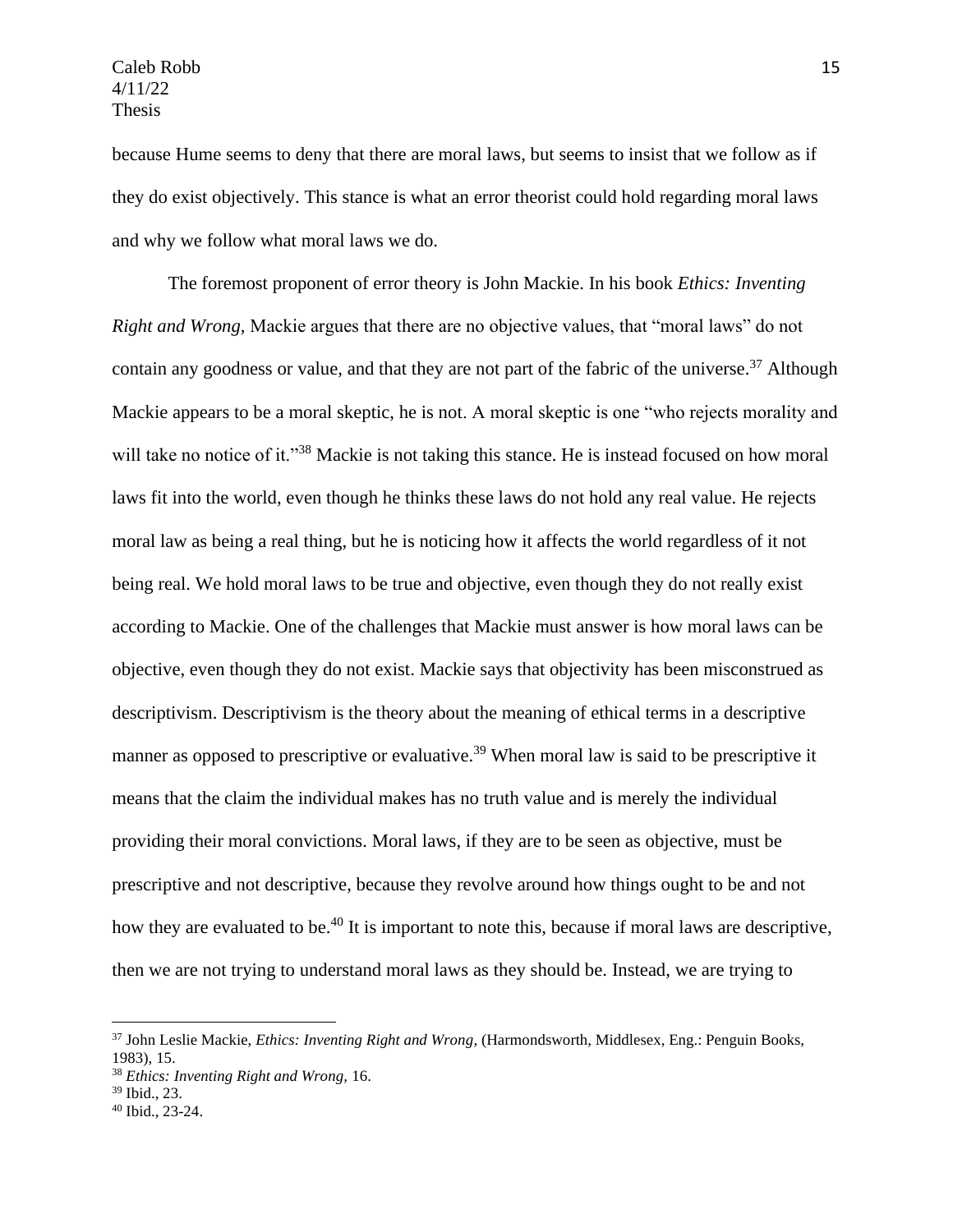evaluate them for what we understand them to be, not as they ought to be. With this understanding, moral laws can be objective under Mackie's moral error theory while still not be real. If moral laws are understood to be prescriptive, Mackie's error theory can stand to say that moral laws can seem to be objective.

This can appear to many to go against their common view of morality. Mackie knows that his error theory seems to go against the common view, and it must be defended to the utmost degree to convince others of its merit.<sup>41</sup> He gives to view of moral error theory, relativism and queerness, in which he gives more merit to the latter due to its more general applicability. Mackie states that it has two parts: a metaphysical part and an epistemological one. Mackie says that:

If there were objective values, then they would be entities or qualities or relations of a very strange sort, utterly different from anything else in the universe. Correspondingly, if we were aware of them, it would have to be by some special faculty of moral perception or intuition, utterly different from our ordinary ways of knowing everything else.<sup>42</sup>

This is the iteration of error theory that he proposes; it shows why we follow moral laws objectively while still allowing him to be able to claim that they do not exist. Formulating his error theory in this way allows him to claim that we cannot know what is objective and what is not. It allows him to define his own moral law while still allowing him to reject their objectivity. If moral laws are objective and only knowable through "some special faculty of moral perception," then there is no way to be sure that the moral laws we follow are not fictitious, and we simply follow them because it is what we think are the correct moral actions in that circumstance. They can be objective, but Mackie insists that we have made an error in assuming

<sup>41</sup> *Ethics: Inventing Right and Wrong,* 38.

<sup>42</sup> Ibid., 38.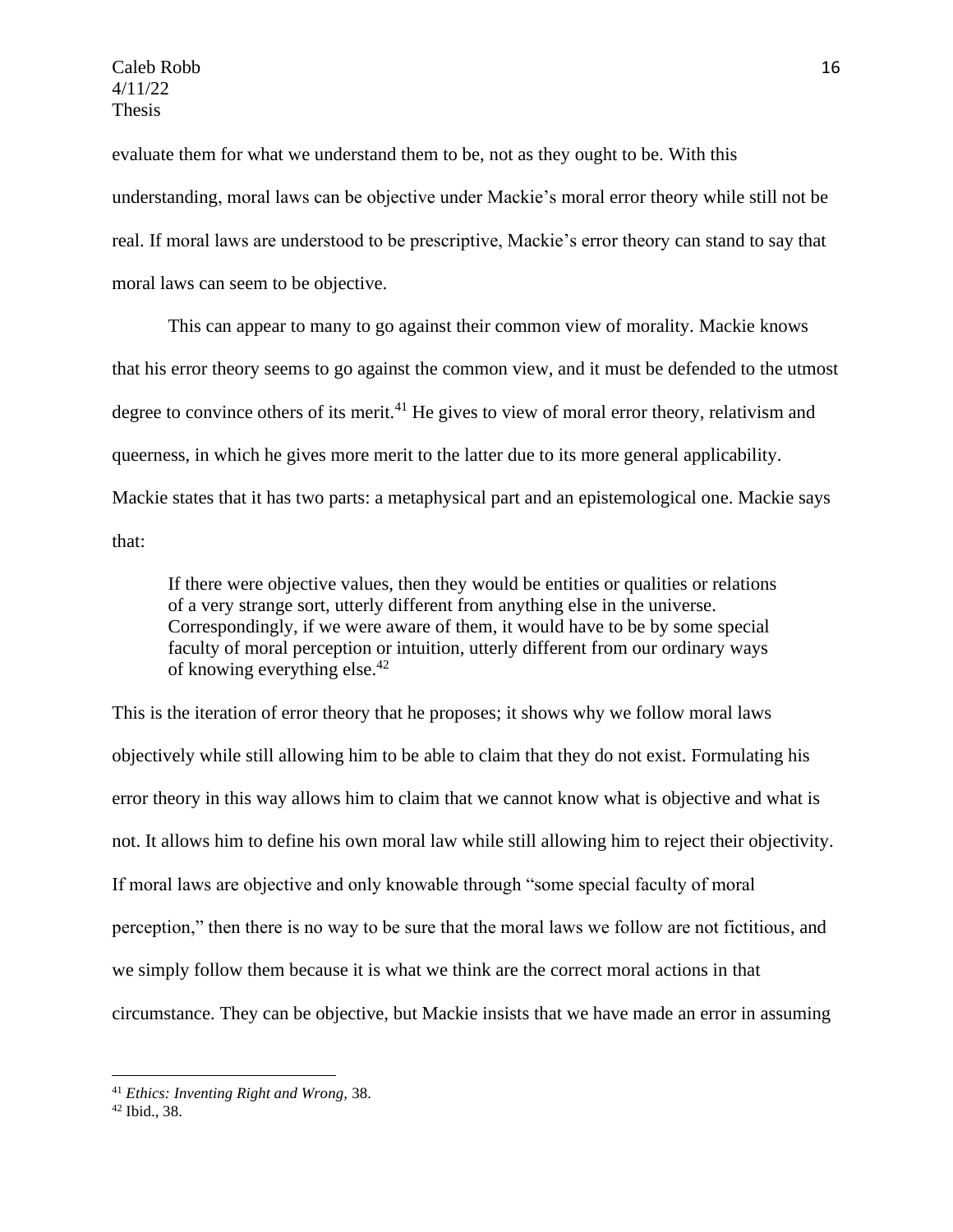that they are a real part of the universe and not laws that we follow arbitrarily due to our own thinking. This is not relativism, since Mackie is not saying that we follow whatever we subjectively feel. Instead, we accept "an objective moral" and follow it how we think it applies subjectively.

Mackie further argues that moral laws can be interpreted differently and still remain universal. Mackie uses the example of the golden rule to illustrate this. The rule says, "Do not do unto others as you would have that they should do unto you," but this leaves open many possibilities for how to interpret it.<sup>43</sup> Not everyone has the same feelings about what happens to them, and thus individuals have justification to do vastly different things depending on their stance. Each individual will still be ruled by "an objective moral law," but they will not be following it exactly the same as the other. His reflections on individuals' reactions/adherence to morality explain Mackie's ideas regarding the differences in personal moral codes despite many claiming that moral laws are objective. We have made an error, according to Mackie, in thinking that moral laws are a real part of the universe with only one correct moral answer. Mackie suggests that just because there seems to be a moral law that is applicable to all does not mean that that law is actually a part of the universe, and it can be exploited however one desires. Mackie does not subscribe to the idea that there is a moral law that truly binds us, there are only objective ideas that we can use how we wish. Moral laws are not real for Mackie, and he argues that they are able to be manipulated to best suit what we need or feel.

Moral realists obviously have qualms with Makie's analyses, because he directly denies the existence of moral laws. Moral realists do not really have an issue with Mackie's conception

<sup>43</sup> *Ethics: Inventing Right and Wrong,* 89.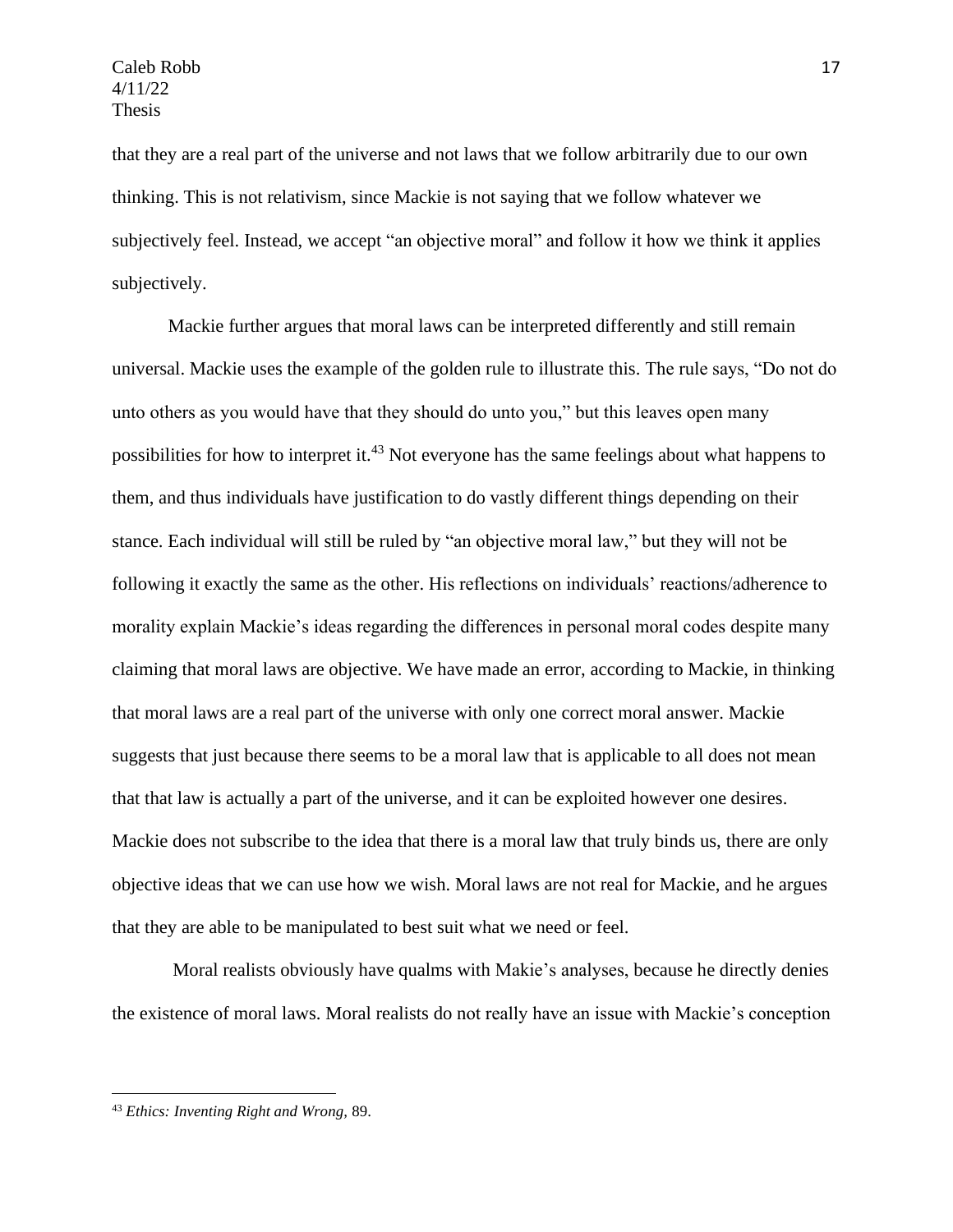of morality being objective, as it is akin to how they view moral laws. However, realists reject his claims that moral laws do not exist. Objectivity for a moral realist means that moral laws apply to all moral agents in the universe. These objective moral laws must be prescriptive as well because they describe how the universal moral law should be and not necessarily how it is in actuality. These laws are seen as a part of the fabric of the universe in the moral realist view, so they stand as the ultimate definition of moral truths. However, there are a few key differences between the moral realist's conception of objectivity and the moral error theorist's conception of it. As Shafer-Landau explains in *Moral Realism*: *A Defense:*

The key virtues of a [moral realist's] objectivist views are three: they capture the impartiality of the moral perspective, preserve the categorical nature of moral demands, and provide a plausible view of the nature of moral error.<sup>44</sup>

What Shafer-Landau is saying is that moral realism's conception of objectivity in the moral law must be prescriptive, but it also allows for a descriptive element as well. As mentioned above, descriptivism is the theory about the meaning of emoral terms in a descriptive manner.<sup>45</sup> Descriptivism is a way to describe how moral reasoning actually is, and not how moral reasoning ought to be according to the moral law. This is important because moral realists are concerned with moral laws being a part of the universe. One goal of moral realism is to eventually understand and know these moral laws, and then be able to say what moral errors we have been making as moral agents. As a moral realist, it is important to understand what moral errors we have been making and try to rectify these mistakes if we wish to understand the moral laws. This is distinct from error theory, because error theorists do not care about knowing what moral reasoning is actually like in the world. They argue that morals are not real. For an error theorist,

<sup>44</sup> *Moral Realism*, 40.

<sup>45</sup> *Ethics: Inventing Right and Wrong,* 23.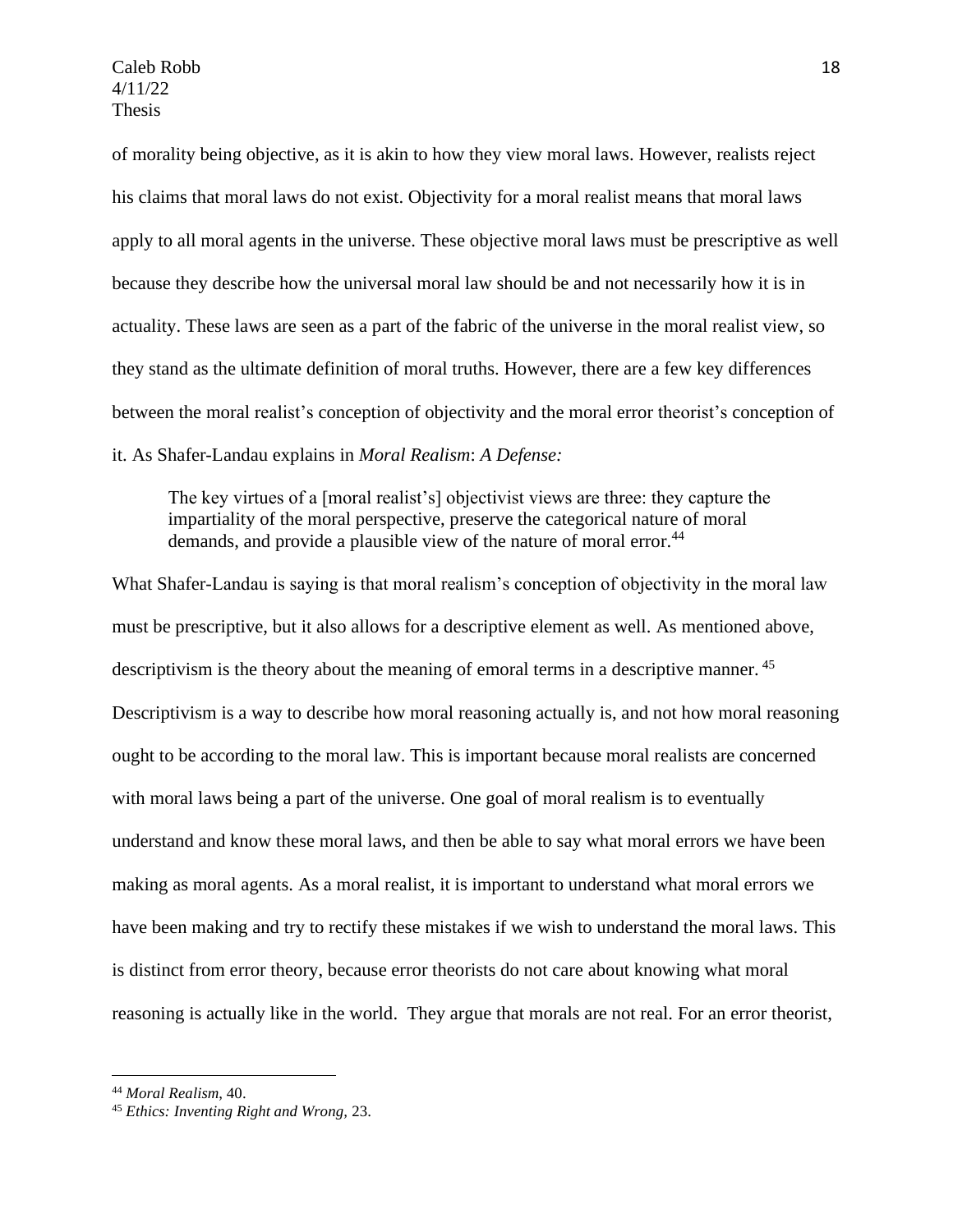there is no point in trying to know what moral mistakes we are making, because technically every moral action we make cannot be simply broken down into right or wrong. Shafer-Landau uses the example of the Nazis in World War II to explain this issue. Moral error theorists do not focus on the descriptive at all, and this can lead to ignoring actual moral mistakes being made. As is the case with the Nazis, the horrible things that they did to the Jews and other minority groups cannot be appealed to some higher moral standard, because they are not seen as real.<sup>46</sup> Moral issues ought to be some way objectively analyzed, but there is not overarching moral law that says what individuals are doing is wrong. Error theorists cannot appeal to these universal moral laws because they do not think that they are real. Furthermore, they suggest that things like what the Nazis did cannot be said to be wrong objectively. This objection to moral error theory's idea of objectivity stems from the fact that morals are not real for them. This ultimately is the biggest contradiction between moral realism and error theory.

Mackie thinks that no class of natural properties has any distinctive opinion-independent feature that makes them worthy of being called "moral properties".<sup>47</sup> Thus, there are no moral laws. Although we do make moral judgements, we are not actually making any judgement according to error theorists. Statements like "John is good" or "Killing is wrong" ultimately have no meaning for Mackie, because he thinks that there is no feature of the universe that makes these ideals moral laws. He bases morality on opinions of what goodness is, and he thinks that the moral laws cannot be opinion independent, thus moral laws are not credible.<sup>48</sup> They are only opinions and not objective on their own, even though we treat them as such. Mackie argues that we cannot know these moral laws, because they are intelligible to us, as moral realists hold.

<sup>46</sup> *Moral Realism,* 41.

<sup>47</sup> *Realism and Antirealism*, 121.

<sup>48</sup> Ibid., 120.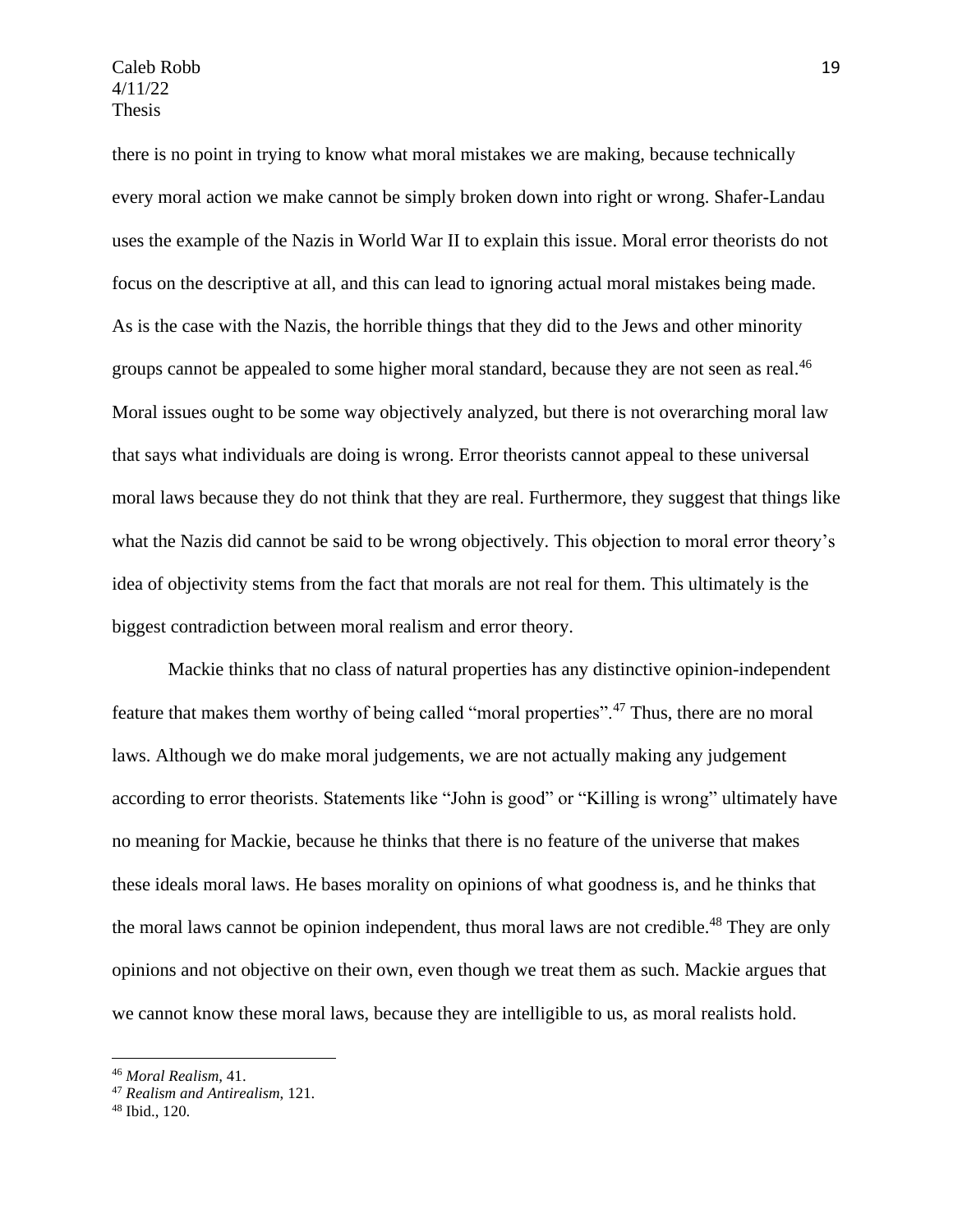Moral realists answer this by saying that just because we do not know these moral laws, since we do not have the faculties for it, does not mean that these moral properties do not exist. These moral laws are intelligible to us, and so it is very possible that they do exist even though we cannot know them. Just because we cannot know these moral laws as humans, does not mean that they do not exist.

Moral error theorists also assert that there is nothing about these "moral laws" that makes them worthy of being laws, mainly because they do not follow natural principles. This is wrong to assert, because moral realists are not claiming that moral laws follow natural laws. Moral realists hold that there is a domain in which moral laws exist that is non-natural or not explainable by natural science, and that is why we have no access to them.<sup>49</sup> These maybe akin to how number theory acts. It is not entirely natural, but still applies to our lives. The promote the welfare of moral agents, and therefore we must care about following them. Mackie feels that they are not worthy of being laws, as there is no evidence of them and they cannot be proven, thus they lack credibility of universal governability. Although we cannot know them, they do not necessarily lack credibility. Mackie would need to prove that they lack credibility through some proof that these non-natural laws do not apply to moral agents. Mackie has not done so, and his arguments do not demonstrate their lack of credibility. He simply denies their credibility due to being non-natural. Mackie is looking at moral properties through an *a posteriori* lens, meaning that we must be able to know and experience this knowledge through the five senses. Whereas moral realists, like Shafer-Landau, hold that we can know these moral laws through an *a priori*  lens, meaning one that we can access through reason alone.<sup>50</sup> Mackie examines these laws

<sup>49</sup> *Moral Realism*, 14-15.

<sup>50</sup> Ibid., 22.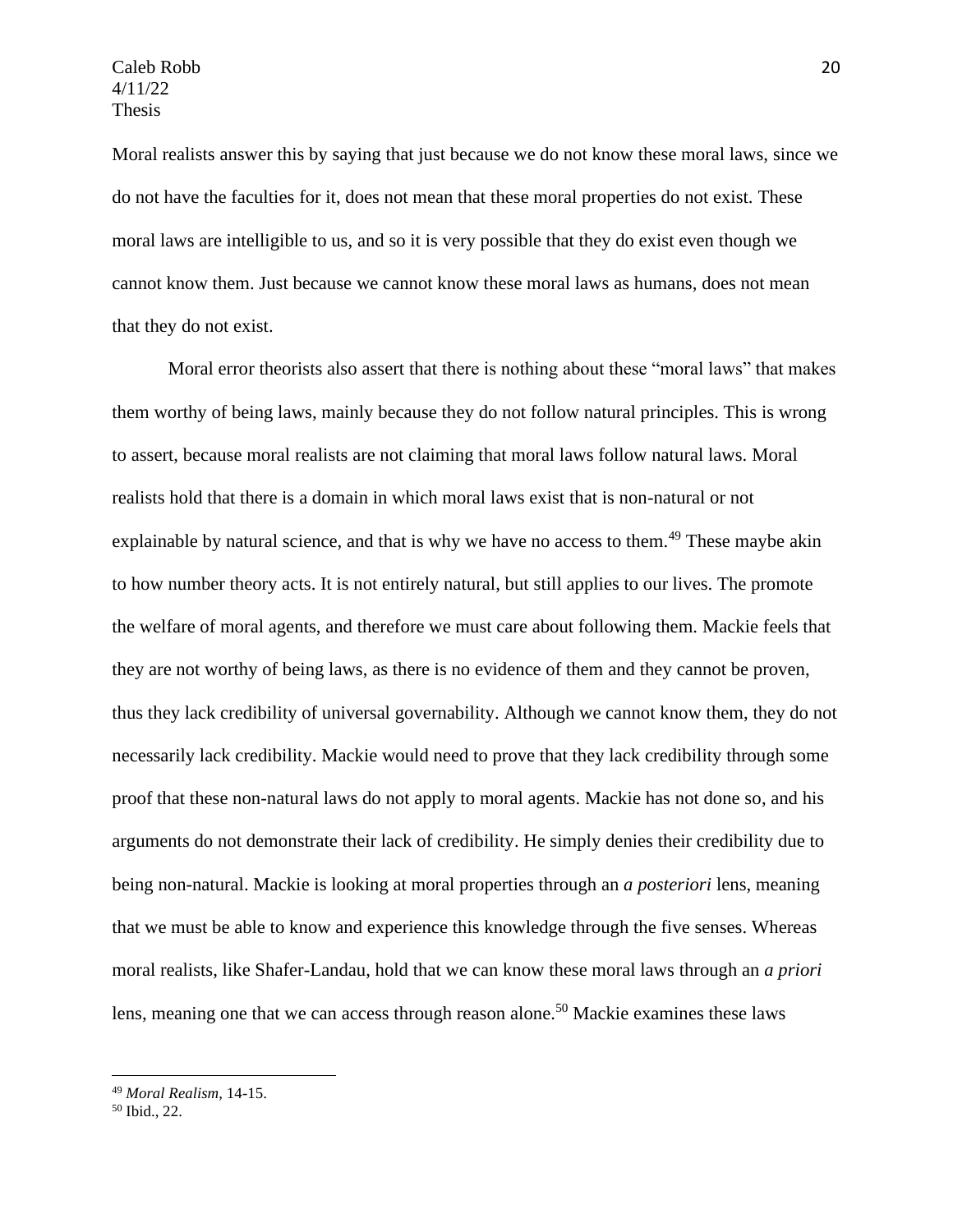through a naturalist lens that differs from non-natural moral realists like Shafer-Landau. His perspective causes him to conclude that they are not credible when they actually do hold credibility when analyzed through reason rather than the senses. Mackie makes a rash conclusion based only on experience when we should be considering much more when studying something that we do not understand fully, like moral laws and how they act on moral agents in the universe

Additionally, Mackie rejects realism. He concludes that his knowledge/understanding of the world, experienced through his senses, maintains that there are many different cultures and societies in the world and yet there are not many convergences of moral laws.<sup>51</sup> This emphasizes Mackie's second view of error theory that originates from relativity rather than queerness and focuses on how morals seem to be relative even as we deem them to be objective. This concept differs from moral relativity, because he still holds that we appeal to moral laws as being objective, but the laws seem to be relative in that there is no consensus on what they ought to be. He concludes that there is no convergence or morality based on empirical fact, and therefore moral realism is not true.<sup>52</sup>

Mackie relies on the fact that we do not see the same moral codes in all societies in the world. This argument is not as strong, as there are some moral rules seen in different societies that are similar to one another. It also stands to reason that some societies do not have the same advancements that others do and so they cannot make the same moral decisions.<sup>53</sup> This would greatly influence the way the society makes moral decisions and how they can perceive different situations. This is like the ancient Spartans that would kill any infant that was seen as weak or having a disability, since they were too weak for the society. Now-a-days we know that this is

<sup>51</sup> *Realism and Antirealism*, 118.

<sup>52</sup> Ibid., 118.

<sup>53</sup> Ibid., 118.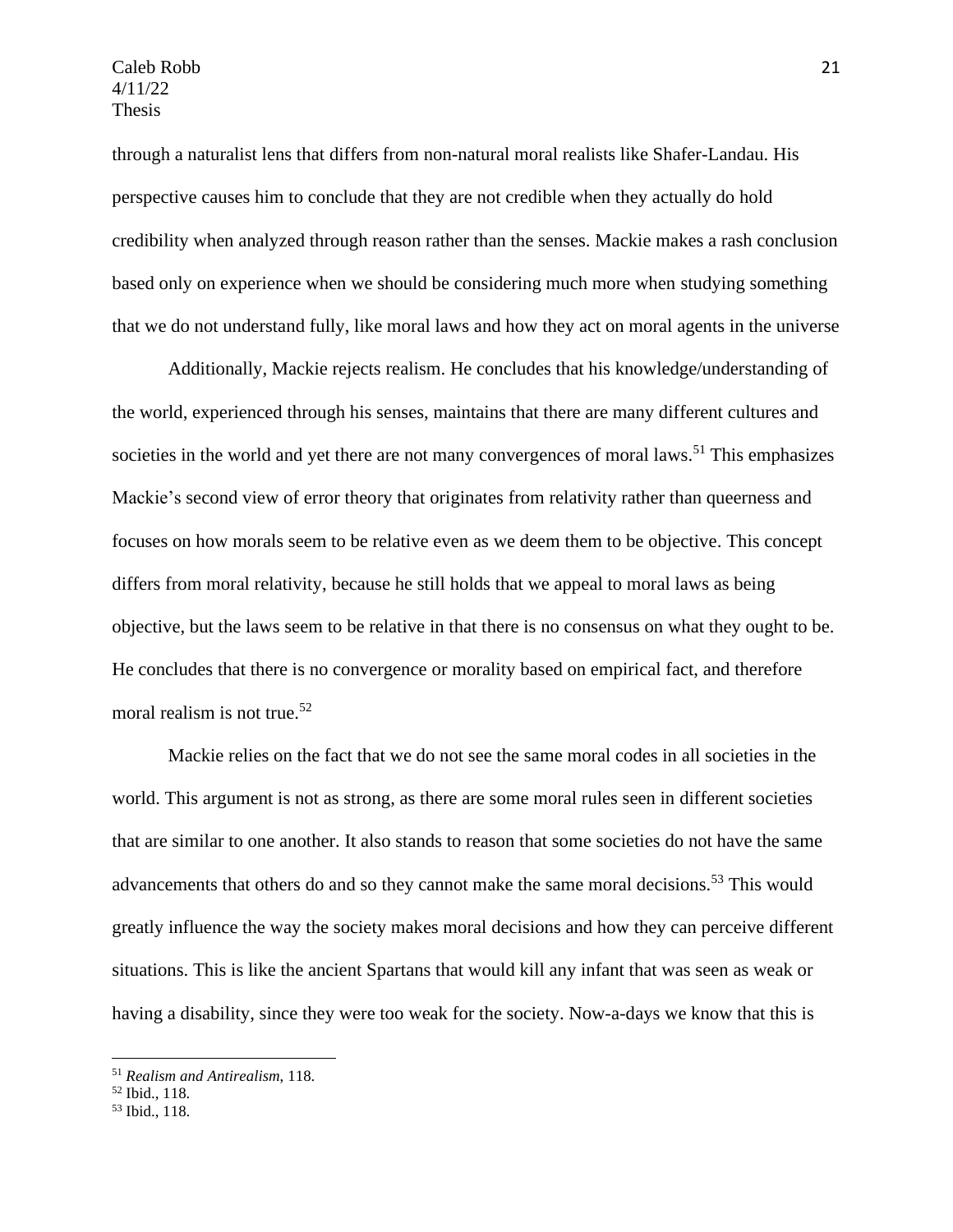not the case and is morally wrong, because we have progressed as a society to help those that may have disabilities. Such changes in understanding have been possible due to the greater use and advancement of social understanding that allows us to realize morally wrong actions. We have used this growth to foster better understanding of one another, and this has caused us to realize these actions were morally wrong. We could eventually be able to know the moral truths Mackie questions if we keep improving our moral discourse so that we can know non-natural truths of the universe. This change can be seen throughout time and all over the world. Societies increasingly have begun to have similar moral codes, because we are becoming more attune to these moral laws. We may never fully reach understanding of these laws, but we can try our best to keep improving our knowledge and hope to find them through our reason.

Realists are committed to the use of reason to discover these moral truths. Realism is a form of cognitivism.<sup>54</sup> Cognitivism, as Shafer-Landau puts it:

[Cognitivism] allows for a central class of judgements within a domain to count as beliefs, capable of being true of false in virtue of their more or less accurate representation of the facts within the domain. Realists see moral judgements as beliefs, some of which are true, and true in virtue of correctly reporting moral facts.<sup>55</sup>

Shafer-Landau is saying that realists contend that there is a domain of moral laws that are correctly reporting moral judgements. This is known as cognitivism. Every realist is a cognitivist, but not every cognitivist is a realist. Realists hold that some of our beliefs are belong to this domain, but we do not have all the correct beliefs or judgements so not all of them exist in this domain. This is why we see moral error in the world and have not come to a collective

<sup>54</sup> *Moral Realism*, 17.

<sup>55</sup> Ibid., 17.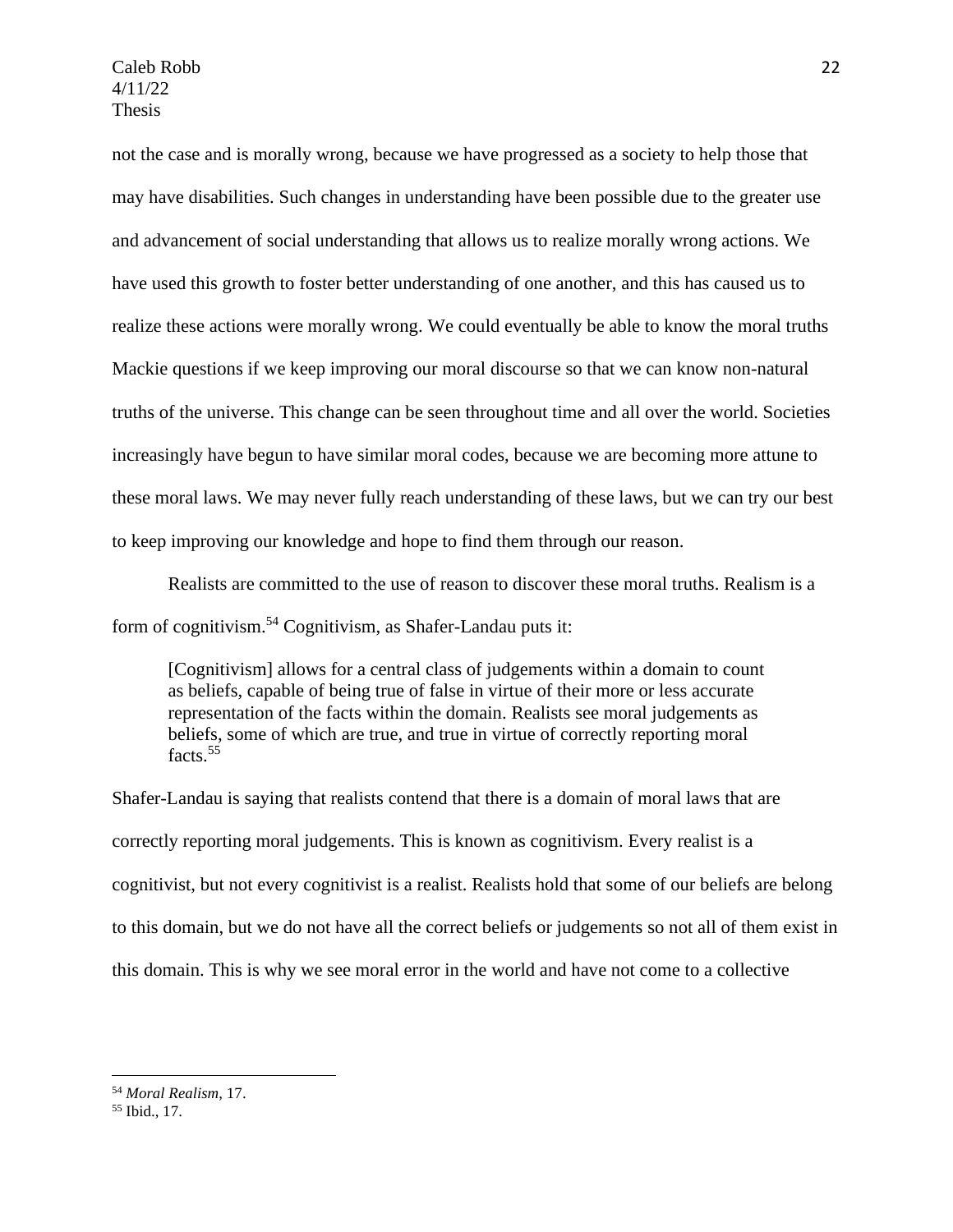agreement about moral laws. If we were able to use our reason to deduce these truths, then moral error would not occur.

Furthermore, non-cognitivism opposes moral realism. Non-cognitivists, as the name suggests, deny the cognitive element of moral realism, and by extension deny moral realism. Non-cognitivists hold that when we make moral statements, in reality, we are not saying anything with truth value at all, and we are not trying to aim at truth in the first place.<sup>56</sup> It is our emotions that motivate us to act and thus incorporate our desires into our actions.<sup>57</sup> Moral statements are thus inert and have no truth value in them. It is as if one is just making a statement and not one with moral inclinations. Non-cognitivism functions on the idea that when one makes a moral statement then they are trying to get the other to appeal to their emotional stance and believe in their position.<sup>58</sup> They reject objectivity in ethical debates and thus also deny the actual existence of these truths. I think that non-cognitivism will pose one of the more threatening challenges of the positions that I have mentioned above. I think that it is the most threatening because it denies everything that realism stands for, whereas the other views hold one thing or another that realists also hold. Relativism holds that our moral ideas can become better as society continues to develop and error theory holds that moral laws are objective, but non-cognitivism denies both claims. I think this makes it more threatening because it denies everything that realism stands for and it denies moral laws in a way that is significantly different from error theory, the other anti-realist view.

Richard Gardner is a proponent of non-cognitivism, and he argues for it in his piece titled "Abolishing Morality." He discusses how the idea of abolishing morality is a difficult

<sup>56</sup> *Realism and Antirealism*, 123.

<sup>57</sup> Ibid., 123.

<sup>58</sup> Ibid., 124.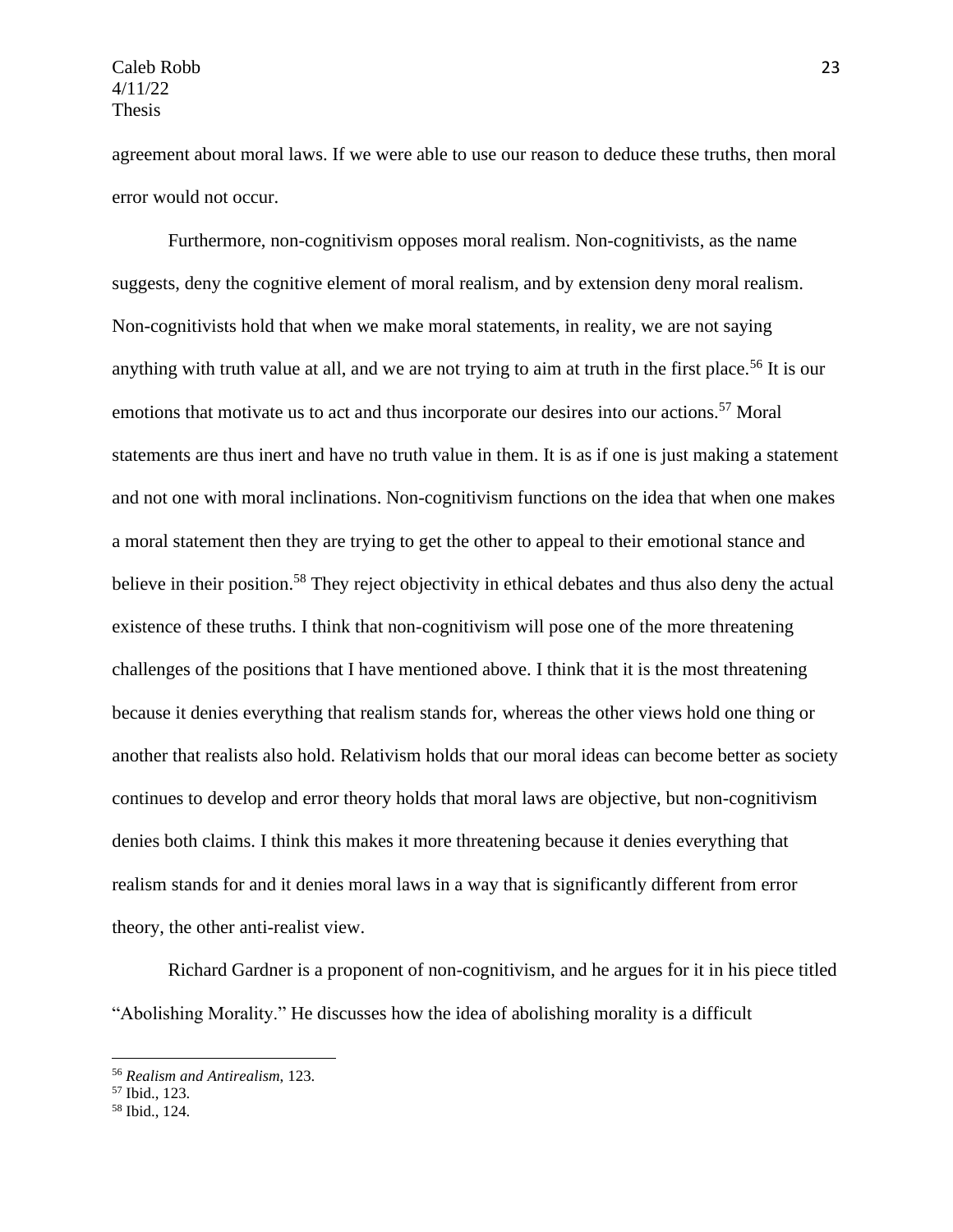undertaking because moral language is so imbedded in every part of our lives.<sup>59</sup> It is a part of our speech, our place in the world, and how we have solved major issues in the past like slavery and torture.<sup>60</sup> Morality and the idea that we follow moral laws is hard to part with because it is so integral to how we behave. Non-cognitivists, like Gardner, deny all moral laws and thoughts that we have because it claims that none of these really exist. Gardner instead claims that noncognitivists:

Are expressing our feelings, emotions, attitudes, or stances, and/or attempting to influence the attitudes or behaviors of others…. Non-cognitivists are rarely troubled by our use of moral language to express attitudes and behaviors of others. $61$ 

Non-cognitivists hold that when we claim something is a "moral rule/law" we are merely expressing our opinions and not making any moral claims because there are none to appeal to. Moral laws are nonexistent for non-cognitivists. Saying that, "John is a bad person because he steals and this is morally wrong," would be equivalent to saying, "The dog would like a bone to chew on." We are only making expressions of our ideals with no moral claims actually being made. This also means that every claim we make is subjective and does not apply to every moral agent universally. It is only the individual's opinions being expressed to others. This is a stark contrast to moral realism because they claim there are no objective moral laws.

The basic formulation of non-cognitivism follows as such. Cognitivism holds that what ought to be is based on belief in moral laws, beliefs are not intrinsically motivating us to act, only desire does this.<sup>62</sup> Internalism, or what we desire from inside ourselves alone, holds that

<sup>59</sup> Richard Garner, "Abolishing Morality," Ethical Theory and Moral Practice 10, No. 5 (2007): 499–513, Http://Www.jstor.org/Stable/40602545.," n.d., 500.

<sup>60</sup> "Abolishing Morality," 500.

 $61$  Ibid., 500.

<sup>62</sup> *Realism and Antirealism*, 122-23.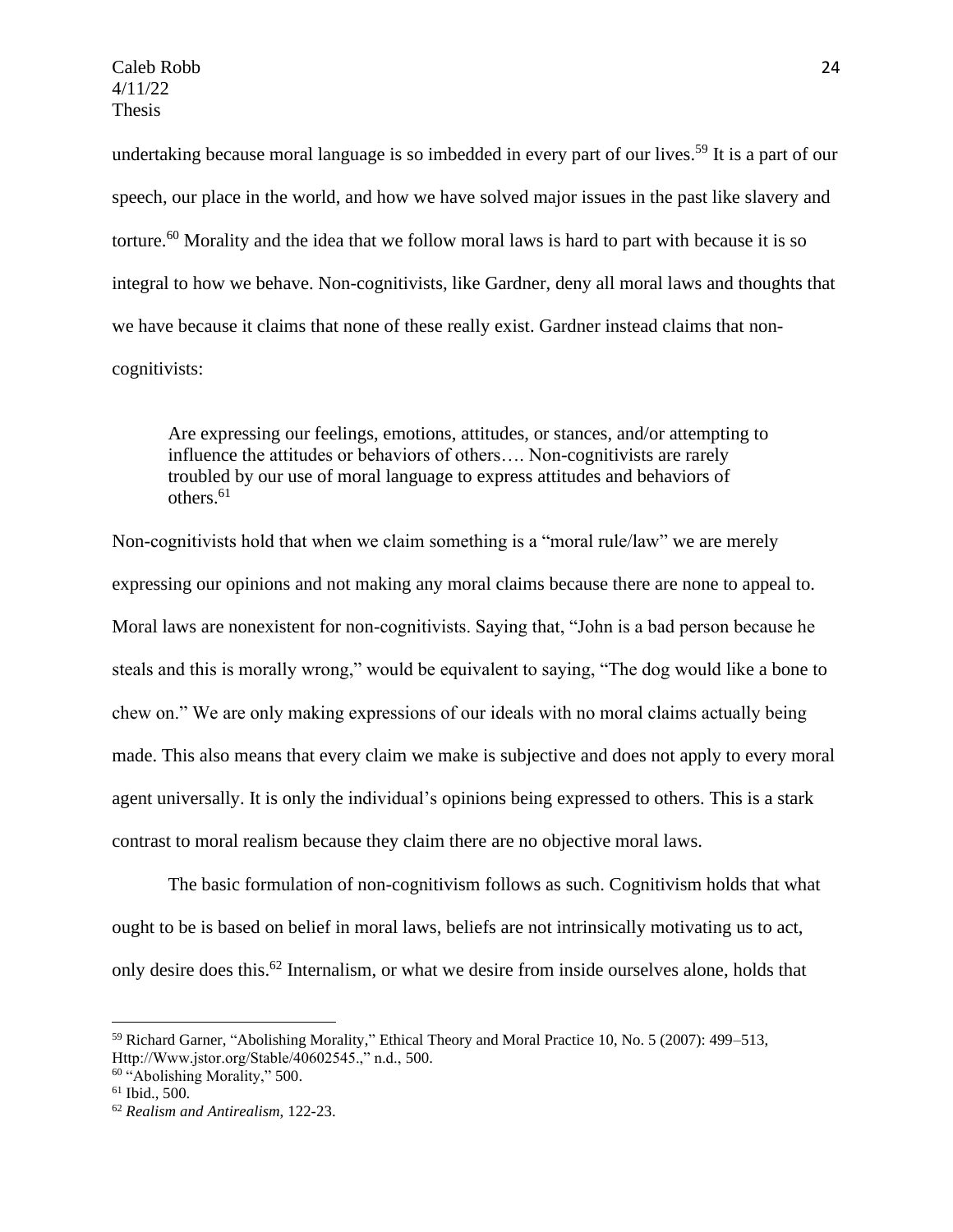moral judgments are intrinsically motivating, therefore cognitivist views and internalism cannot exit together.<sup>63</sup> Gardner, and other non-cognitivist, hold that because belief does not motivate us to act in certain manners, whether that be morally or not, that moral laws must not be true and it must be that it is our own wants and desires that make us act how we do. They also say that moral claims, by extension, also do not hold any weight because it is only the desire of each individual expressing themselves. Moral realists find issue with non-cognitivists because of their idea that belief does not motivate individuals to act.

This is an argument that dates back all the way to Hume who claims that "the passions" motivate and that reason, or belief, is motivationally inert.<sup>64</sup> This is known as Humeanism. Internalism and Humeanism put moral realists in a corner it seems because one either reject Humeanism and accepts that morals come from our desire, or you reject internalism and hold that belief is unmotivating alone. This is an interesting assertion because I think that it refuses to acknowledge the idea that it could be the other way around. A moral realist can reject both Humeanism and internalism. I think that it is belief and reason that incites us to act as well, but in a different way from the passions. Our reason makes us do certain things because we believe them to be the correct course of action. Passion makes us act because we feel that we must do something, not necessarily making the correct choice in the process because we are blinded by them. When we act according to the passions we simply do "things" because we cannot follow a defined idea due to overwhelming emotion. However, action through belief is because we have rationally thought about the action and realize we must carry it out in order to fulfill the goal before us. Passion can also force one to not act, due to being overwhelmed with our emotions.

<sup>64</sup> Ibid., 123.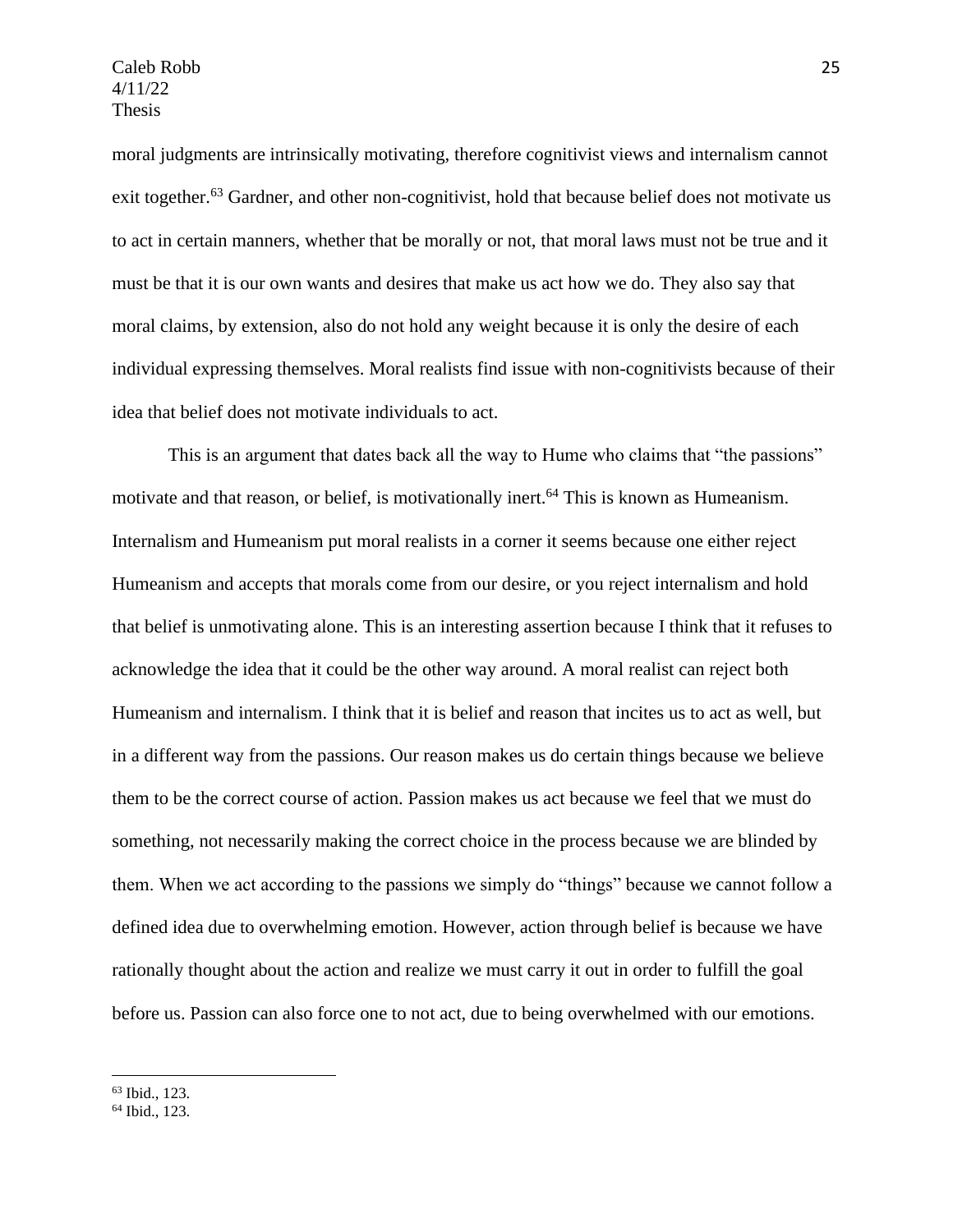Moral realists understand that passion can be a useful tool to get to the moral law, but it is the belief that they exist that motivates us to act so we can understand them. Shafer-Landau affirms this position stating that:

I reject Humeanism and am proposing to reject internalism as well. That is inconsistent. This is close but not quite right. Non-cognitivists have made an error in assuming that belief is unmotivating when it comes to action. Rejecting Humeanism entails that some beliefs are intrinsically motivating. But evaluative beliefs (including specifically moral beliefs) might be intrinsically motivating without being necessarily motivation. And internalism is a thesis about necessary motivation. So one may reject Humeanism without also embracing internalism. If Humeanism is false, then a belief, when it motivates, may motivate in virtue of its own nature and content, either entirely without the aid of ancillary affective states, or by means of generating such states.<sup>65</sup>

He is saying that belief can be motivating intrinsically, but it does not require the "necessary" motivation of desire to be motivating in how we act. One may be intrinsically motivated by their moral desires, but that does not mean that it is the desire that is making the individual act. This also does not mean that they are only motivated because of their desires like Humeanism holds. They are motivated because they intrinsically are acting because of the moral law itself and not because of their desires. Non-cognitivism refuses to acknowledge this possibility and this is very plausible. This is not the only issue with non-cognitivism.

There are more issues with non-cognitivism than just the idea that belief cannot motivate. Non-cognitivism also falters because it does not have a straightforward analysis of moral arguments. Cognitivism, and moral realism by extension, does not have this issue. When we make a moral argument, we do assess whether the argument is sound or unsound, valid, or invalid. This shows that when we make a moral argument and analyze it, we are concerned with

<sup>65</sup> *Moral Realism*, 147.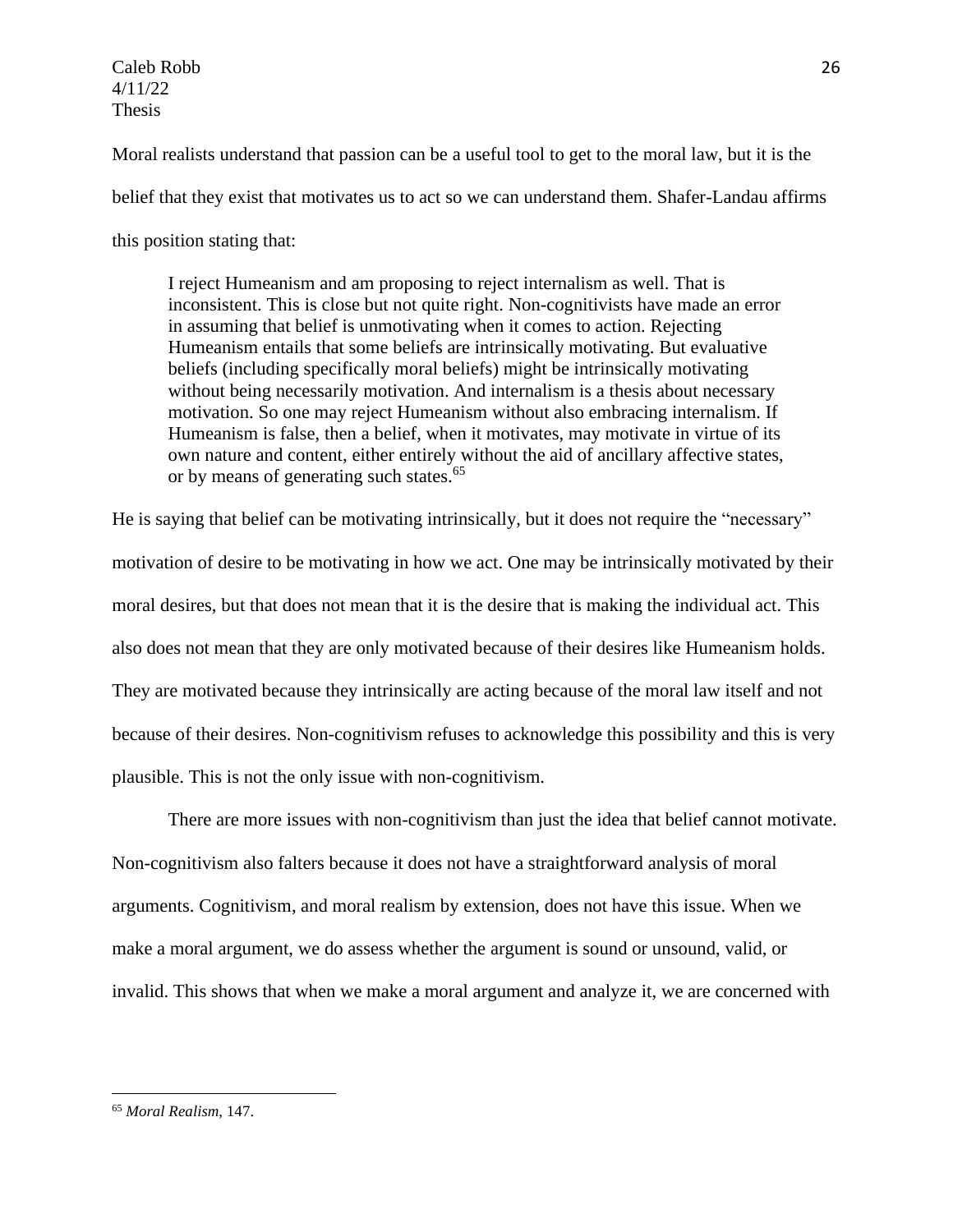truth-preservation as an aim of the moral argument.<sup>66</sup> Non-cognitivism cannot evaluate moral claims based on truth-preservation like moral realism can. This issue is known as Frege's Abyss, as first noted by Blackburn.<sup>67</sup> Non-cognitivists can make sense of sameness of meaning in asserted and unasserted contexts, and they must do this if they are to remain logical validity in moral arguments.<sup>68</sup> They run into issue though because moral argumentation utilizes assertions, negations, disjunctions and conditionals. This is an issue because one's assertion of a claim changes depending on whether they are using one of these argumentation techniques. Moral predicates are meaningful and can describe the subjects they are concerned with.<sup>69</sup> This is a natural and simple way of communication of moral talk that non-cognitivism cannot do. Shafer-Landau gives a great example of this with his explanation of virtue deserving a reward. As he explains, cognitivists acknowledge that there is "such a thing as virtue, and dessert, and reward."<sup>70</sup> However, for non-cognitivists "we are not describing a virtue and saying of it that is has some property that of deserving reward."<sup>71</sup> There is no such moral property for noncognitivists that would warrant dessert or punishment because everything is from the desire of the individual. This causes a massive issue for the legal system as well because non-cognitivism holds that reward and punishment for moral failing does not apply because it is simply desire of the individuals. They do not have a concrete answer to this issue at all. They struggle with saying that "x deserves y" because, even though they may be able to account for dessert, they cannot account for other cases such as "wouldn't it be nice were x to get y?" or "it's good that x has

<sup>68</sup> Ibid.,23.

<sup>66</sup> *Moral Realism*, 23.

<sup>67</sup> Ibid., 23.

<sup>69</sup> Ibid., 24.

<sup>70</sup> Ibid., 24.

<sup>71</sup> *Moral Realism*, 24.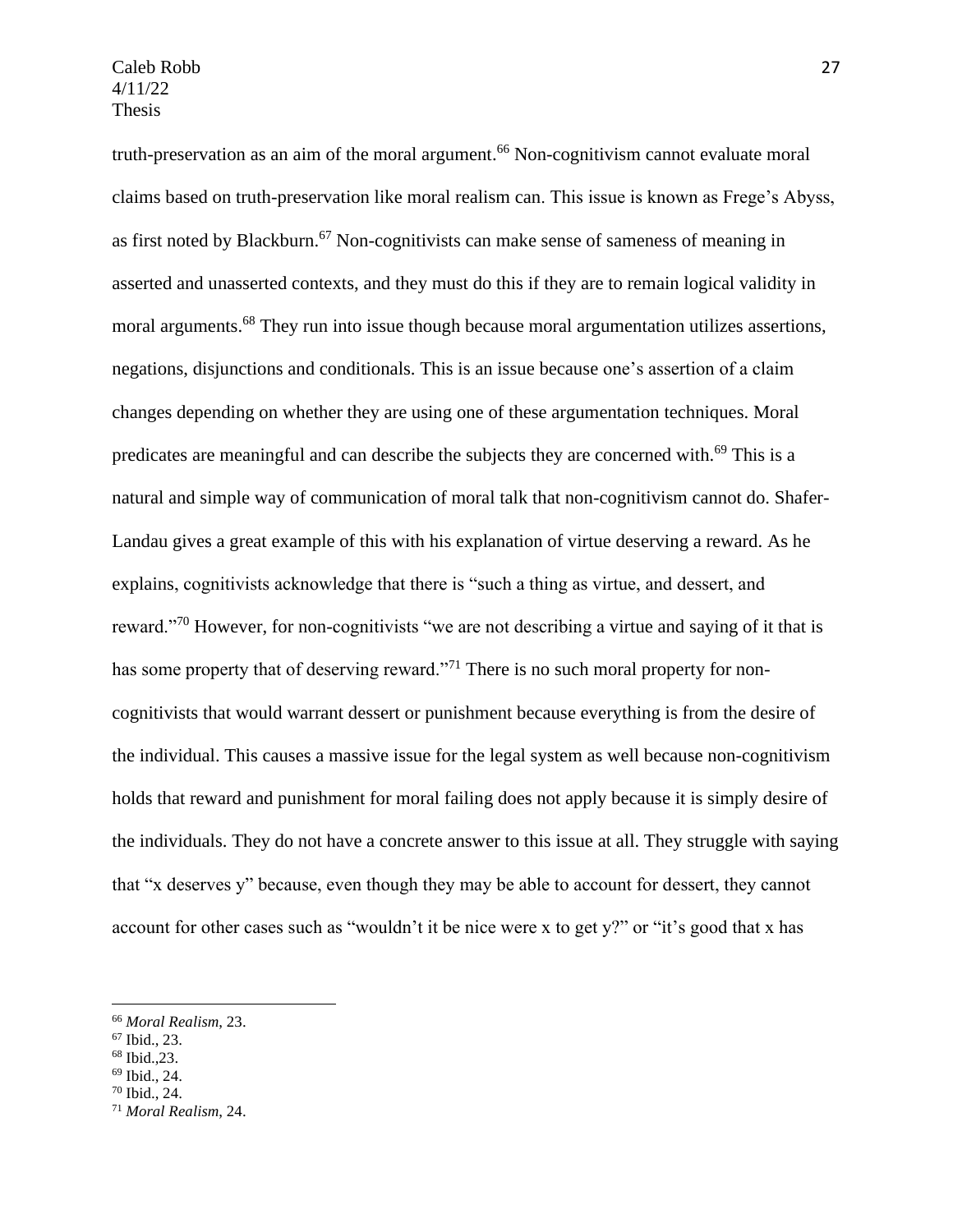y."<sup>72</sup> Even if they can somehow get past this issue they still have the problem with this because they believe that virtue is inert, or it means nothing. So, even if they can get past the first issue, there is nothing to serve as the object of such approvals in the examples above.<sup>73</sup> This dilemma does not exist for moral realists because they talk about moral laws and actions in these types of terms every time morality is in the equation. Moral realism clearly has an edge here the noncognitivism cannot answer.

This has been a theme throughout the entirety of my thesis. Moral realism has answers to moral questions in a simpler manner than the other three do. Not only is it simpler, it also is expressed in a manner that seems more in tune with how the everyday person discusses morality. Moral relativism struggles because of placing where morals come from and relying upon sentiment as the driving force for why societies attach themselves to them without ever giving clear reasoning for how or why this occurs. Error theory struggles because they rely all their judgements on natural laws without considering the possibility of non-natural ones. Error theory also falters because it relies on *a posteriori* observation and does not think that *a priori* ones have the potential to explain moral laws. Non-cognitivism struggles because it goes about talking about moral dilemmas in a manner that fails to explain some of the nuances in moral discussion. Non-cognitivists cannot deal with certain moral questions because of their disregard of the moral law altogether. All the problems that the other views struggle with are not an issue for moral realism because it claims that the moral laws stem from a non-natural source, that is objective for all, can be known through reason but does not discount the importance of sentiments, and it allows for more natural discussion of "just desserts" because it acknowledges moral principles

<sup>72</sup> Ibid., 25.

<sup>73</sup> Ibid., 25.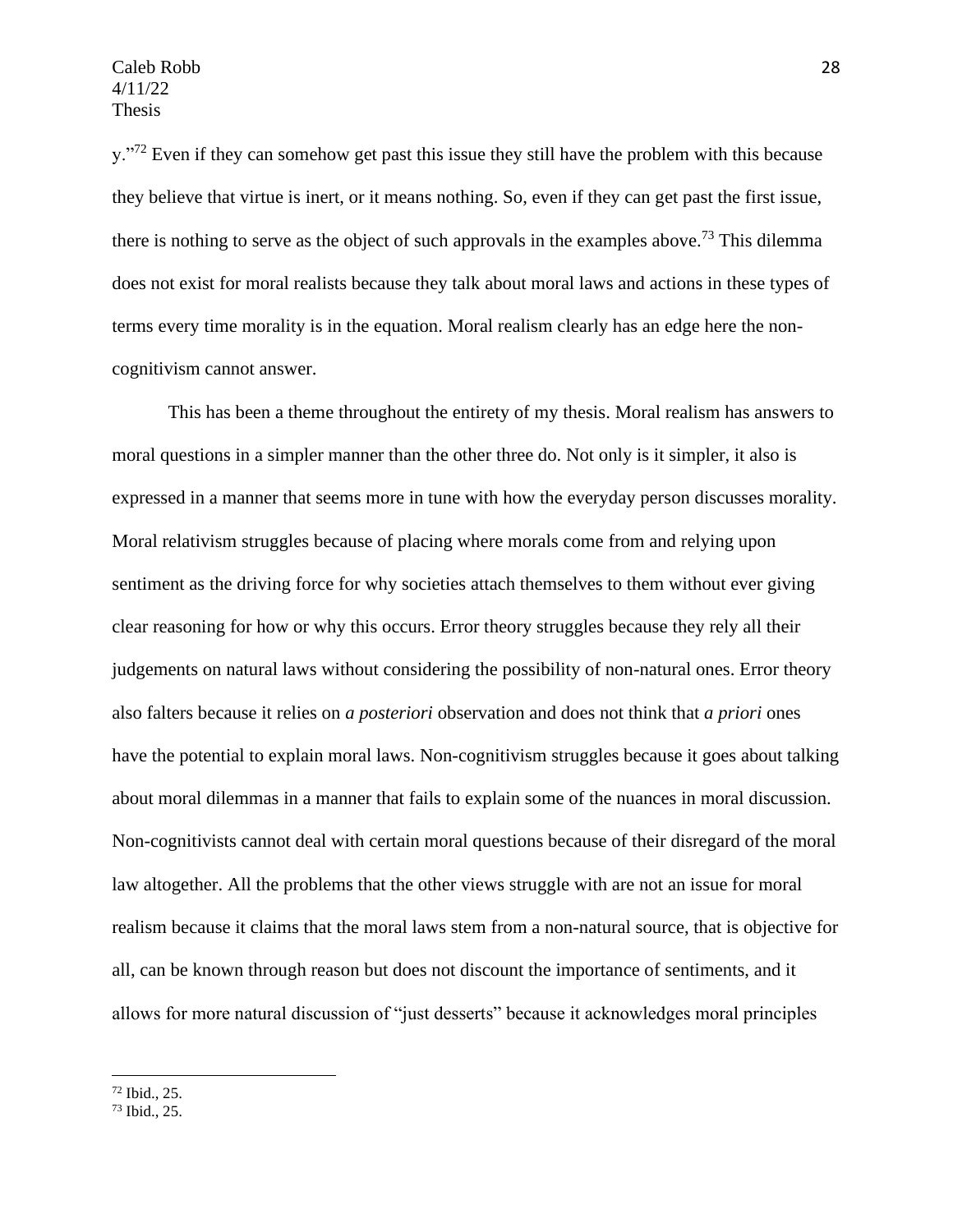like virtue and vice. Moral realism can account for all these theories shortcomings and has answers for its own.

Moral realism is the most consistent of the theories that I have brought up, and it is able to refute the claims they make against it. Moral realists make up roughly 56% of all philosophers when it comes to their moral views.<sup>74</sup> This is because it is the most convincing of all the metaphysical moral stances. Moral realism has been around for longer than the other theories, and thus has had the time to be more fleshed out and able to deal with its weaknesses better than the other ones. Moral realism has stayed consistent throughout history and has maintained its position that moral laws are objective for all moral agents and may be unknowable to humans, but that we must still strive to make the correct moral decisions according to them. This has shaped these other theories because they all have formed in opposition to it. Along this line of thinking, it shows that moral realism has been the most dominant and compelling theory, the one that the others have tried to dethrone. These other theories have popped up because of how controversial and important of a topic morality is in one's everyday life.

Moral laws are what dictate the moral principles that we apply in our everyday live, and moral realism is the theory that backs these laws and holds them as the standard that we, as moral agents, must strive to achieve. Moral laws are objective for all moral agents, nonnaturalistic in nature, and are applicable to all these agents. Moral realism encapsulates all of these and defends this view in a manner that is much stronger and more consistent than the other theories. Moral relativism, error theory, and non-cognitivism all attempt to debunk this way of thinking but each one falls short for different reasons. Moral realism as a theory encapsulated all

<sup>74</sup> Moral Realism, 300.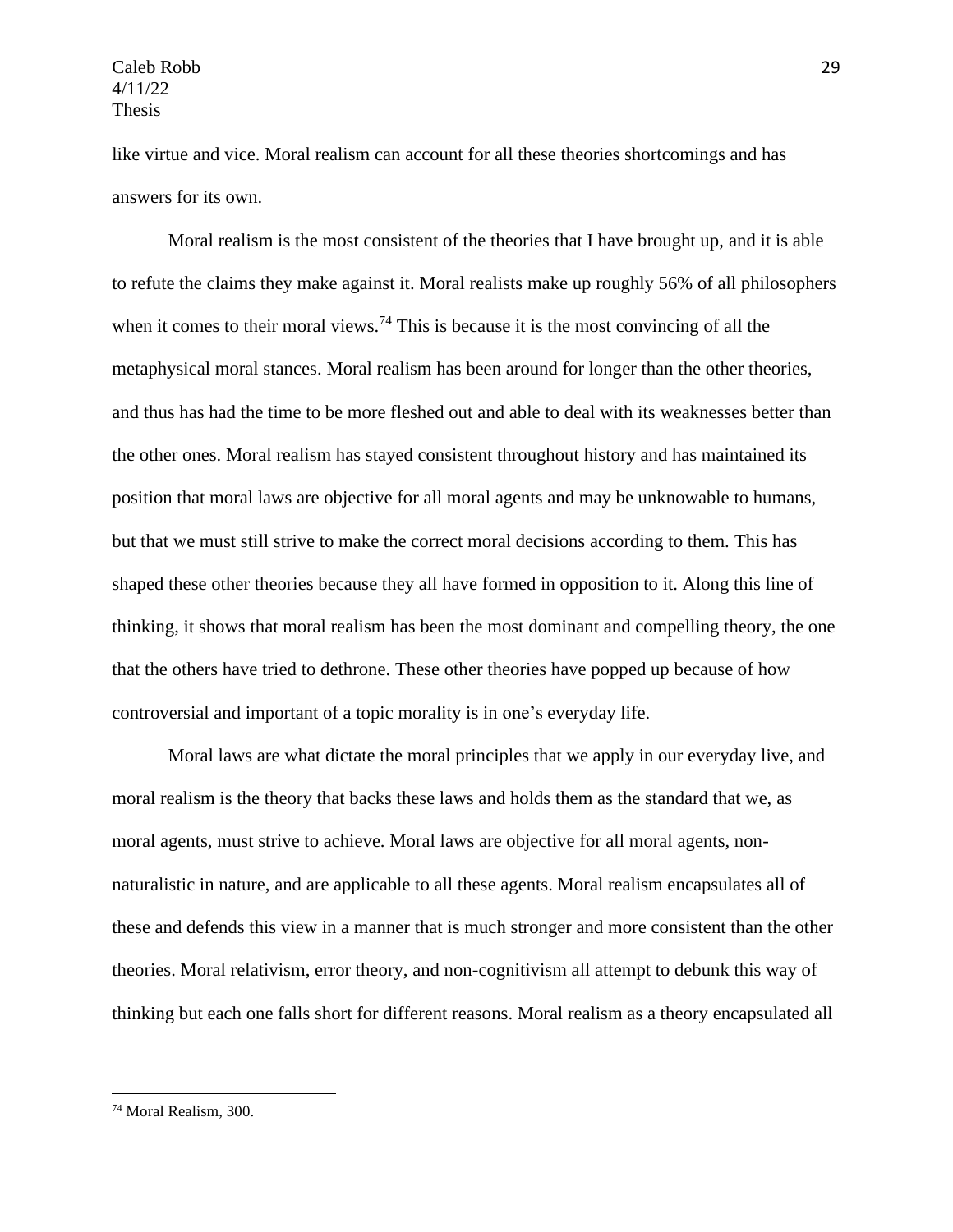the parts of moral thought, and it can account for all the "flaws" within it making it the most compelling and correct theory of moral thought. So, when one asks, "what is morality at is core?" they must think of moral realism as the answer to this question.